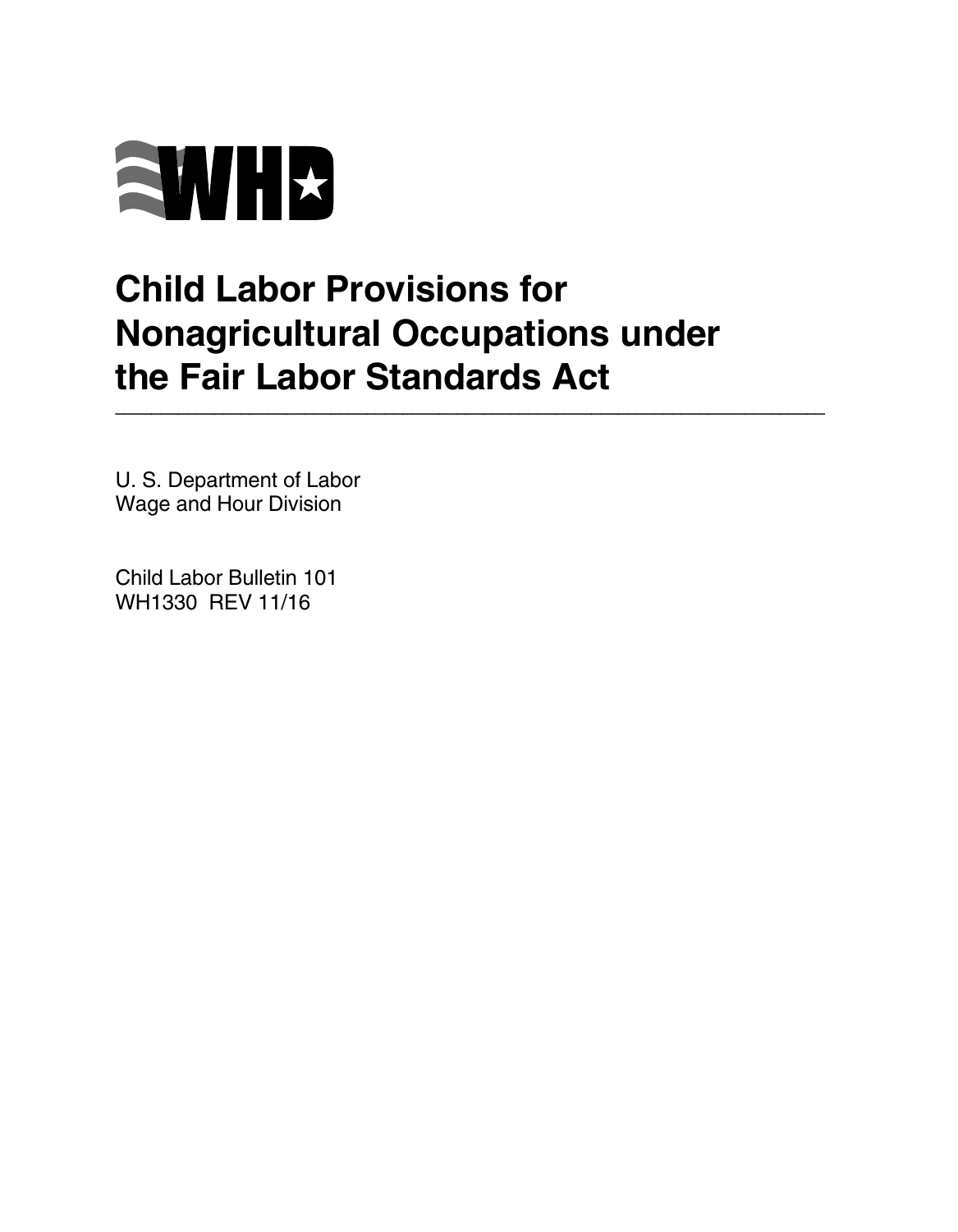

The Department of Labor provides this information as a public service. Please be advised that while the Department makes every effort to present timely and accurate information, we make no express or implied guarantees. The Federal Register and the Code of Federal Regulations remain the sole official sources for regulatory information published by the Department of Labor.

Material in this publication is in the public domain and may be reproduced in full or in part without permission of the federal government. Source credit is requested but not required.

The text of this document can be found on the Wage and Hour website at www.dol.gov/whd/regs/compliance/childlabor101\_text.htm

This material may be obtained in alternative format (large print, braille, or audio) upon request by calling 202-693-0675.

Toll-free help line: 1-866-487-9243 (1-866-4-USWAGE)

TTY/TDD: 1-877-889-5627 (M-F, 8AM-5PM)

www.dol.gov/whd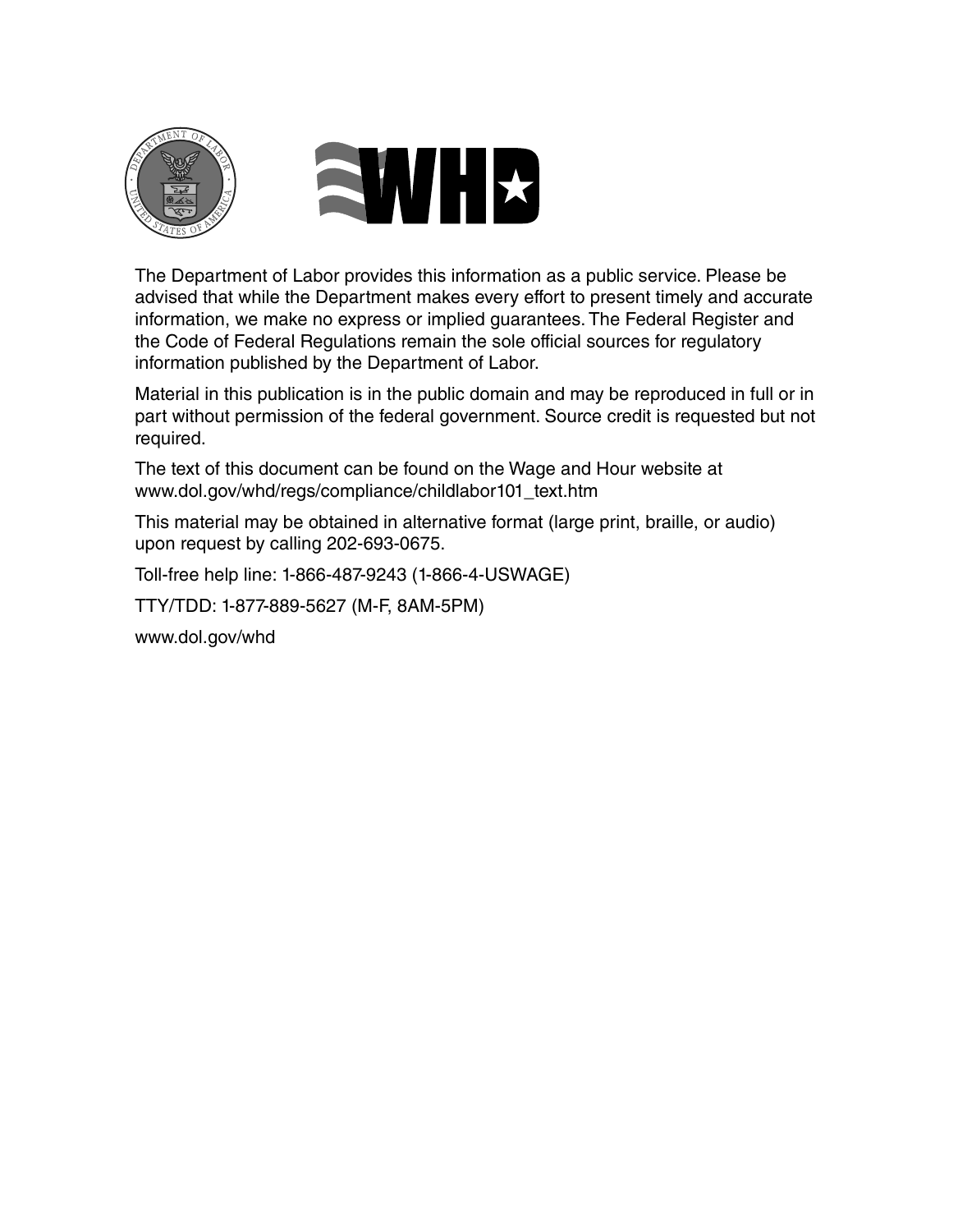### **Contents**

| <b>Federal Child Labor Provisions</b>                                                                                               | 1              |
|-------------------------------------------------------------------------------------------------------------------------------------|----------------|
| Coverage of the Child Labor Provisions                                                                                              | $\overline{2}$ |
| Exemptions from the Child Labor Provisions                                                                                          | 3              |
| Minimum Age Standards for Nonagricultural Employment                                                                                | 3              |
| Wage Payments to Young Workers                                                                                                      | 3              |
| Employment Standards for 14- and 15-Year-Olds, Hours Standards                                                                      | 4              |
| Employment Standards for 14- and 15-Year-Olds, Occupation Standards                                                                 | 5              |
| Employment Standards for 16- and 17-Year-Olds                                                                                       | 7              |
| Hazardous Occupations Orders for Nonagricultural Employment                                                                         | 8              |
| Special Provisions Permitting the Employment of Certain Minors in<br>Places of Business That Use Machinery to Process Wood Products | 24             |
| Exemptions from Certain HOs for Apprentices and Student-Learners                                                                    | 24             |
| Age Certificates                                                                                                                    | 25             |
| Enforcement of the Federal Child Labor Provisions                                                                                   | 25             |
| Penalties for Violation                                                                                                             | 26             |
| <b>Additional Information</b>                                                                                                       | 26             |

### **FEDERAL CHILD LABOR PROVISIONS**

The federal child labor provisions, also known as the child labor laws, are authorized by the Fair Labor Standards Act (FLSA) of 1938. These provisions were enacted to ensure that when young people work, the work is safe and does not jeopardize their health, wellbeing or educational opportunities. By knowing, understanding, and complying with these provisions, employers, parents, and teachers can help working teens enjoy those safe, positive, early work experiences that can be so important to their development.

### **CHILD LABOR BULLETIN No. 101**

This booklet is a guide to the provisions of the FLSA (also known as the "Wage-Hour Law") which applies to minors employed in *nonagricultural* occupations. In addition to child labor provisions, the FLSA contains provisions on minimum wage, overtime, and recordkeeping.

See *Child Labor Bulletin No. 102* for information regarding the employment of minors in agriculture.

### **OTHER LAWS THAT IMPACT CHILD LABOR**

Other federal and state laws may have higher standards. When these apply, the more stringent standard must be observed. All states have child labor provisions, compulsory school attendance laws, and establish the minimum ages and conditions under which youths may operate motor vehicles.

Unless otherwise exempt, a covered minor employee is entitled to receive the same minimum wage, overtime, safety and health, and nondiscrimination protections as adult workers.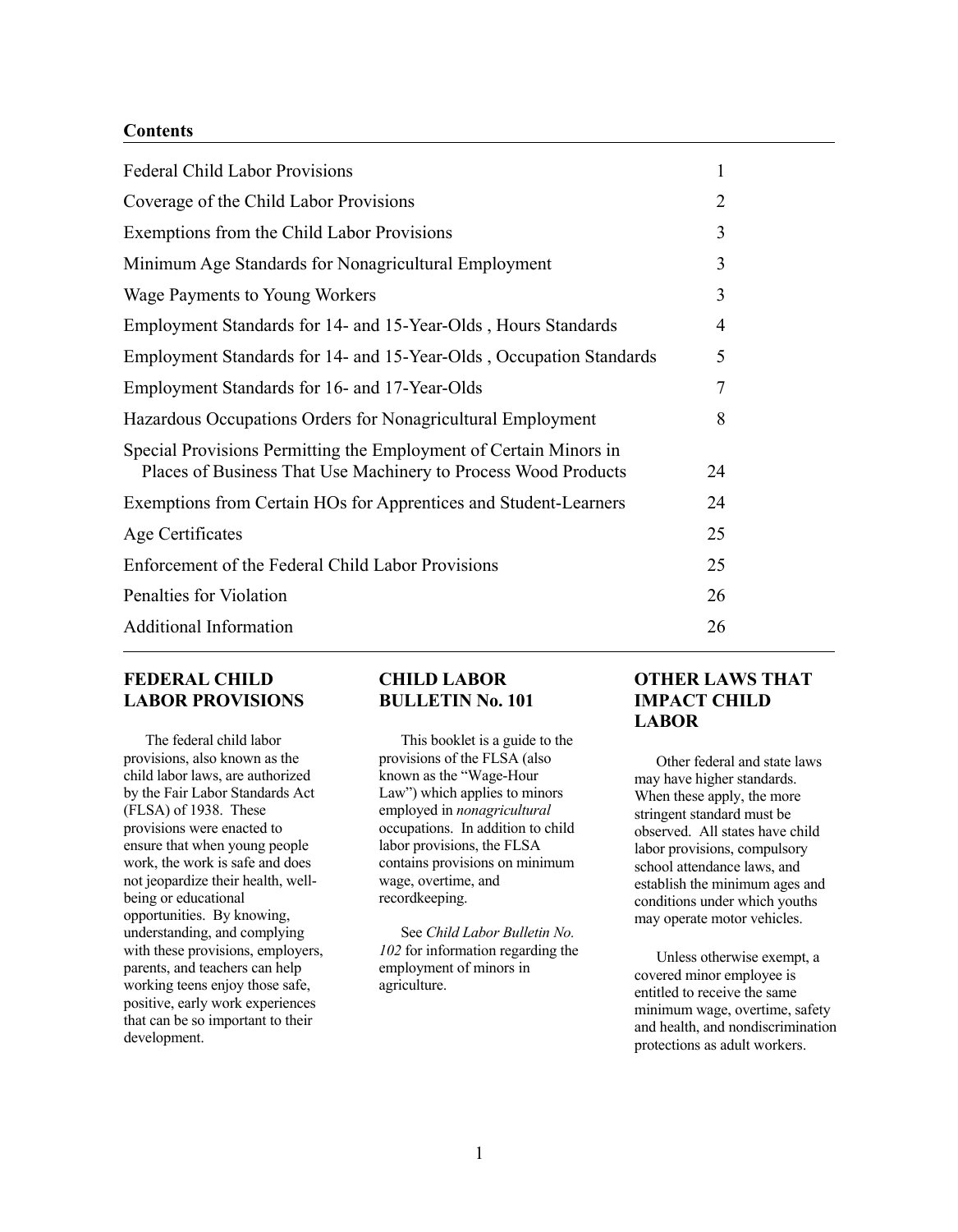### **Coverage of the Child Labor Provisions**

### **Who is Covered?**

#### *Enterprise Coverage:*

All employees of certain enterprises having workers engaged in interstate commerce, producing goods for interstate commerce, or handling, selling, or otherwise working on goods or materials that have been moved in or produced for such commerce by any person are covered by the FLSA. A covered enterprise is the related activities performed through unified operation or common control by any person or persons for a common business purpose and:

- 1. whose annual gross volume of sales made or business done is not less than  $$500,000$  (exclusive of excise taxes at the retail level that are separately stated); or
- 2. is engaged in the operation of a hospital, an institution primarily engaged in the care of those who are physically or mentally ill or disabled or aged, and who reside on the premises, a school for children who are mentally or physically disabled or gifted, a preschool, an elementary or secondary school, or an institution of higher education (whether operated for profit or not for profit); or
- 3. is an activity of a public agency.

Construction and laundry/dry cleaning enterprises, which were previously covered regardless of their annual dollar volume of business, are now subject to the \$500,000 test.

Any enterprise that was covered by the FLSA on March 31,1990, and that ceased to be covered because of the increase in the enterprise coverage dollar volume test must continue to pay its employees not less than \$3.35 an hour, and continues to be subject to the overtime pay, child labor, and recordkeeping provisions of the FLSA.

#### *Individual Coverage:*

Employees of firms which are not covered enterprises under the FLSA may still be subject to its minimum wage, overtime, and child labor provisions if they are individually engaged in interstate commerce or in the production of goods for interstate commerce. Such employees include those who: work in communications or transportation; regularly use the mail, telephone, computer e-mail system and/or facsimile machine to communicate with persons in another state; make deposits in banks; use an electronic device which authorizes a credit card purchase; keep records of interstate transactions; handle, ship, or receive goods moving in interstate commerce; regularly cross state lines in the course of employment; or work for independent employers who contract to do clerical, custodial, maintenance, or other work for firms engaged in interstate commerce or the production of goods for interstate commerce.

Young entrepreneurs who use the family lawn mower to cut their neighbor's grass or perform babysitting on a casual basis are not covered under the FLSA.

### **The Federal Child Labor Provisions Do Not:**

- require minors to obtain "working papers" or "work permits," though many states do;
- $\bullet$  limit the number of hours or times of day that workers 16 years of age and older may legally work, though many states do;
- apply to any employee whose services during the workweek are performed in a workplace within a foreign country or within a territory named in section  $13(f)$  of the FLSA.

Check with the applicable state Department of Labor for guidance concerning state laws.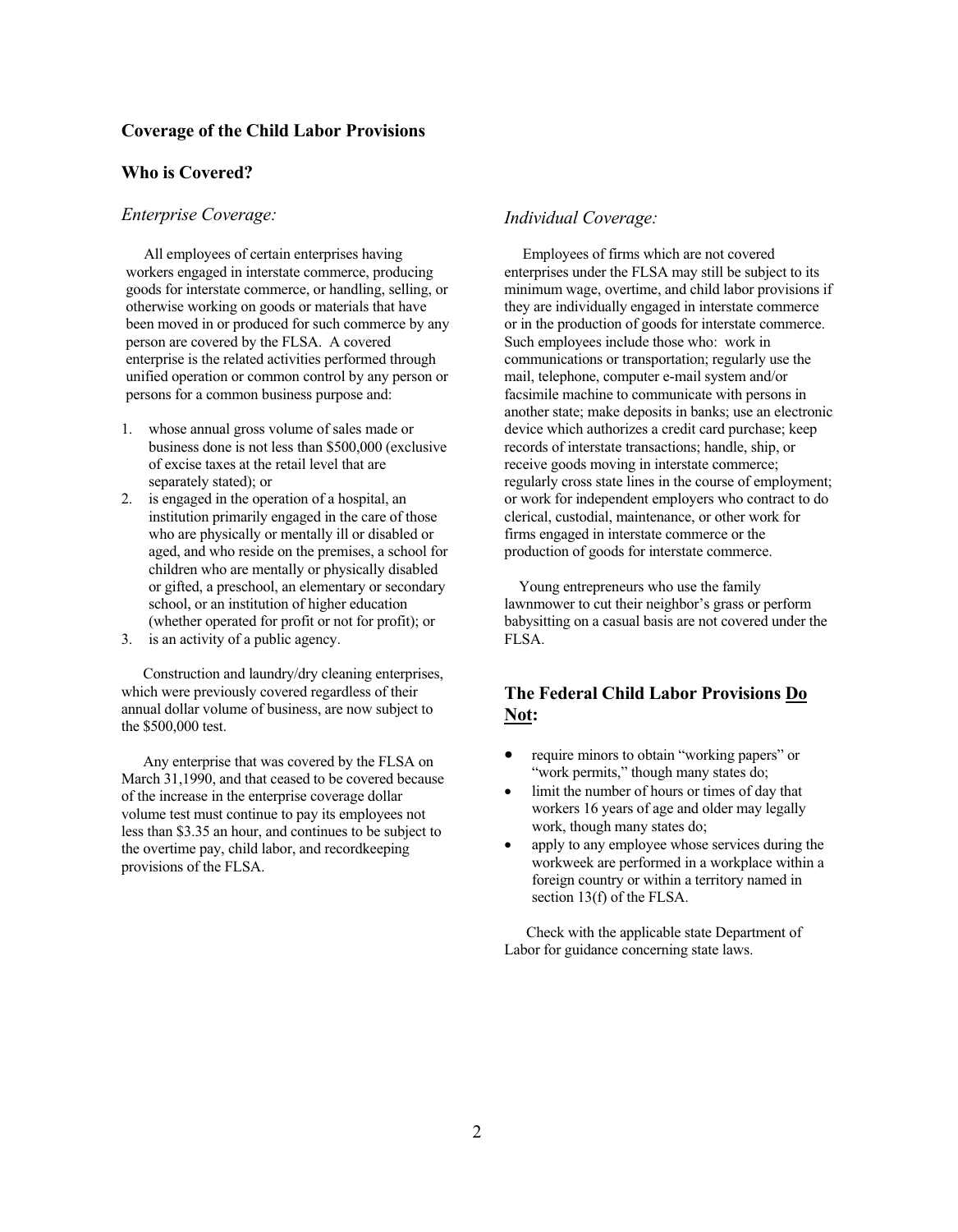### **Exemptions from the Child Labor Provisions of the FLSA**

The federal child labor provisions do not apply to:

- Children 16- and 17 years of age employed by their parents in occupations other than those declared hazardous by the Secretary of Labor.
- Children under 16 years of age employed by their parents in occupations other than manufacturing or mining, or occupations declared hazardous by the Secretary of Labor.
- Children employed as actors or performers in motion pictures, theatrical, radio or television productions.
- Children engaged in the delivery of newspapers to the consumer.
- Homeworkers engaged in the making of wreaths composed principally of natural holly, pine, cedar, or other evergreens (including the harvesting of the evergreens).

### **Minimum Age Standards for Nonagricultural Employment**

- **14** Minimum age for employment in specified occupations outside of school hours for limited periods of time each day and each week.
- **16 BASIC MINIMUM AGE FOR EMPLOYMENT.** At 16 years of age, youth may be employed for unlimited hours in any occupation other than one declared to be hazardous by the Secretary of Labor.
- **18** Minimum age for employment in nonagricultural occupations declared hazardous by the Secretary of Labor.

### **Wage Payments to Young Workers**

Unless otherwise exempt or employed under conditions discussed below, covered minor employees must be paid at least the statutory minimum wage for all hours worked.

Employees under 20 years of age may be paid \$4.25 per hour during their first consecutive 90 calendar days of employment with an employer.

Certain full-time students, student learners, apprentices and workers with disabilities may be paid less than the minimum wage under special certificates issued by the Department of Labor.

Employers of "tipped employees" must pay a cash wage of at least \$2.13 per hour if they claim a tip credit against their minimum wage obligations. If an employee's tips combined with the employer's cash wage of at least \$2.13 do not equal the minimum hourly wage, the employer must make up the difference.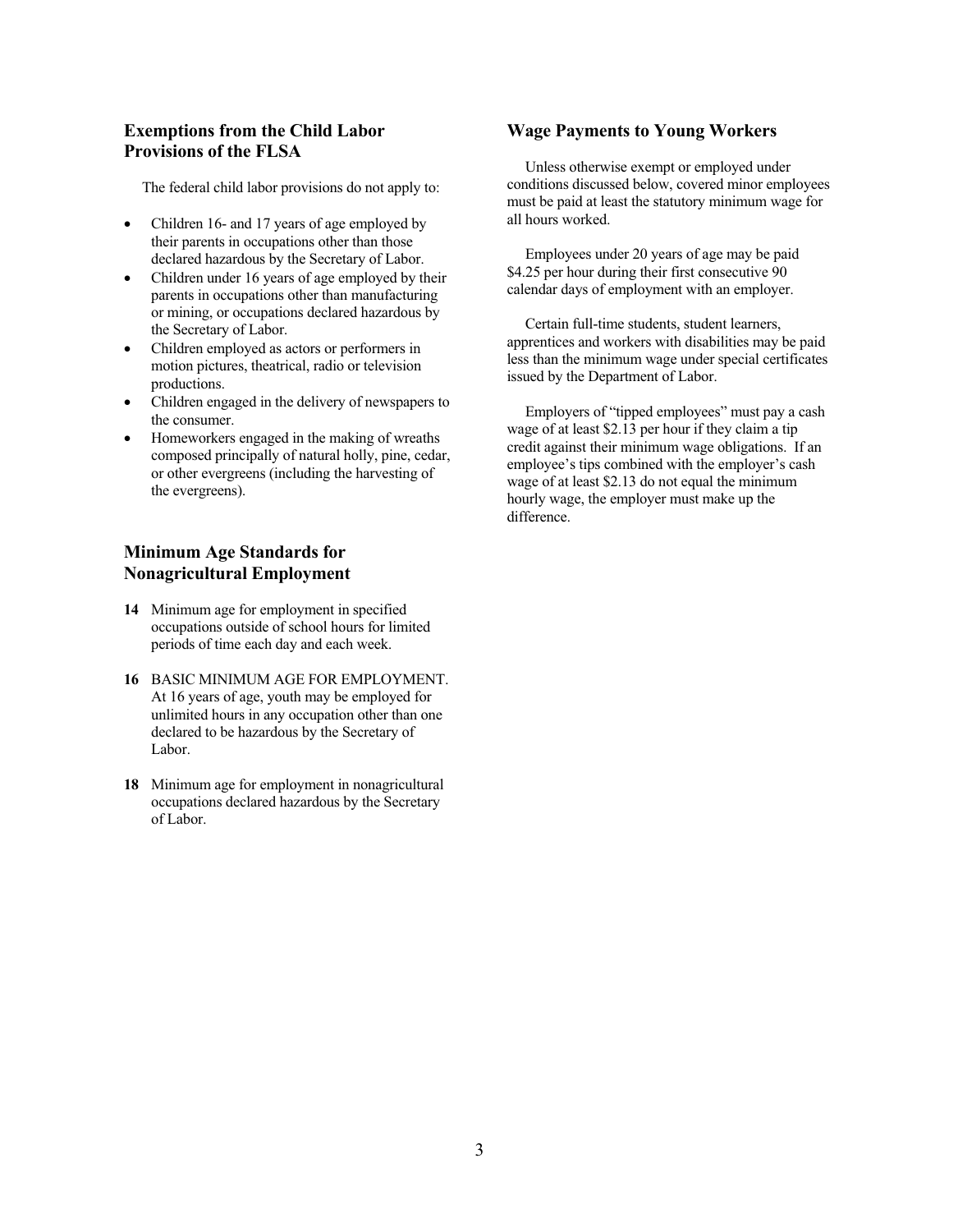# **Employment Standards for 14- and 15-Year-Olds in Nonagricultural Employment**

These requirements are published in Subpart C of Part 570 of Title 29 of the Code of Federal Regulations, Child Labor Regulation No. 3.

**The FLSA confines the employment of 14- and 15-year-olds to those jobs and time periods that the Secretary of Labor has determined will not interfere with their schooling and to conditions which will not interfere with their health and well-being. Jobs that are not specifically permitted are prohibited.**

# **Hours-Time Standards for 14- and 15-Year-Olds**

### **Fourteen- and 15-Year-Olds May Not Be Employed:**

- 1. DURING SCHOOL HOURS, except as provided in Work Experience and Career Exploration Programs and Work-Study Programs.
- 2. BEFORE 7 a.m. or AFTER 7 p.m. except from June 1 through Labor Day when the evening hour is extended to 9 p.m. (time is based on local standards; i.e., whether the locality has adopted daylight savings time).
- 3. MORE THAN 3 HOURS A DAY ON A SCHOOL DAY, INCLUDING FRIDAYS.
- 4. MORE THAN 8 HOURS A DAY ON A NONSCHOOL DAY.
- 5. MORE THAN 18 HOURS A WEEK DURING A **SCHOOL WEEK.**
- 6. MORE THAN 40 HOURS A WEEK DURING NONSCHOOL WEEKS.

As used above, the term week means the same workweek adopted by the employer for the employee to determine when overtime hours are worked in accordance with Regulations, 29 CFR 778.105.

*School hours* are determined by the local public school in the area the minor is residing while  $emploved - this is true even if the minor does not$ attend the public school (*i.e.*, attends a private school or is home schooled). Special provisions apply to students participating in a state sponsored Work Experience and Career Exploration Program or Work-Study Program authorized by the Department of Labor in accordance with  $\S$ § 570.36 or 570.37 of Regulations 29 CFR Part 570.

### **Exceptions from the "school in session" provisions**

School is not considered to be in session, and exceptions from the hours limitations standards listed in paragraphs  $1, 3, 5$  in the column to the left are provided, for any youth 14 or 15 years of age who:

- 1. Has graduated from high school;
- 2. Has been excused from compulsory school attendance by the state or other jurisdiction once he or she has completed the eighth grade and his or her employment complies with all the requirements of the state school attendance law;
- 3. Has a child to support and appropriate state officers, pursuant to state law, have waived school attendance requirements for this minor;
- 4. Is subject to an order of a state or federal court prohibiting him or her from attending school; or
- 5. Has been permanently expelled from the local public school he or she would normally attend, unless the youth is required, by state or local law or ordinance, or by court order, to attend another school.

### *Limited exemption for professional sports attendants:*

Section 570.35(b) of Regulations 29 CFR Part 570 grants a partial waiver from the hours standards limitations for 14- and 15-year-olds who are employed as professional sports attendants and performing the traditional duties of that position. These minors are still precluded from working during school hours.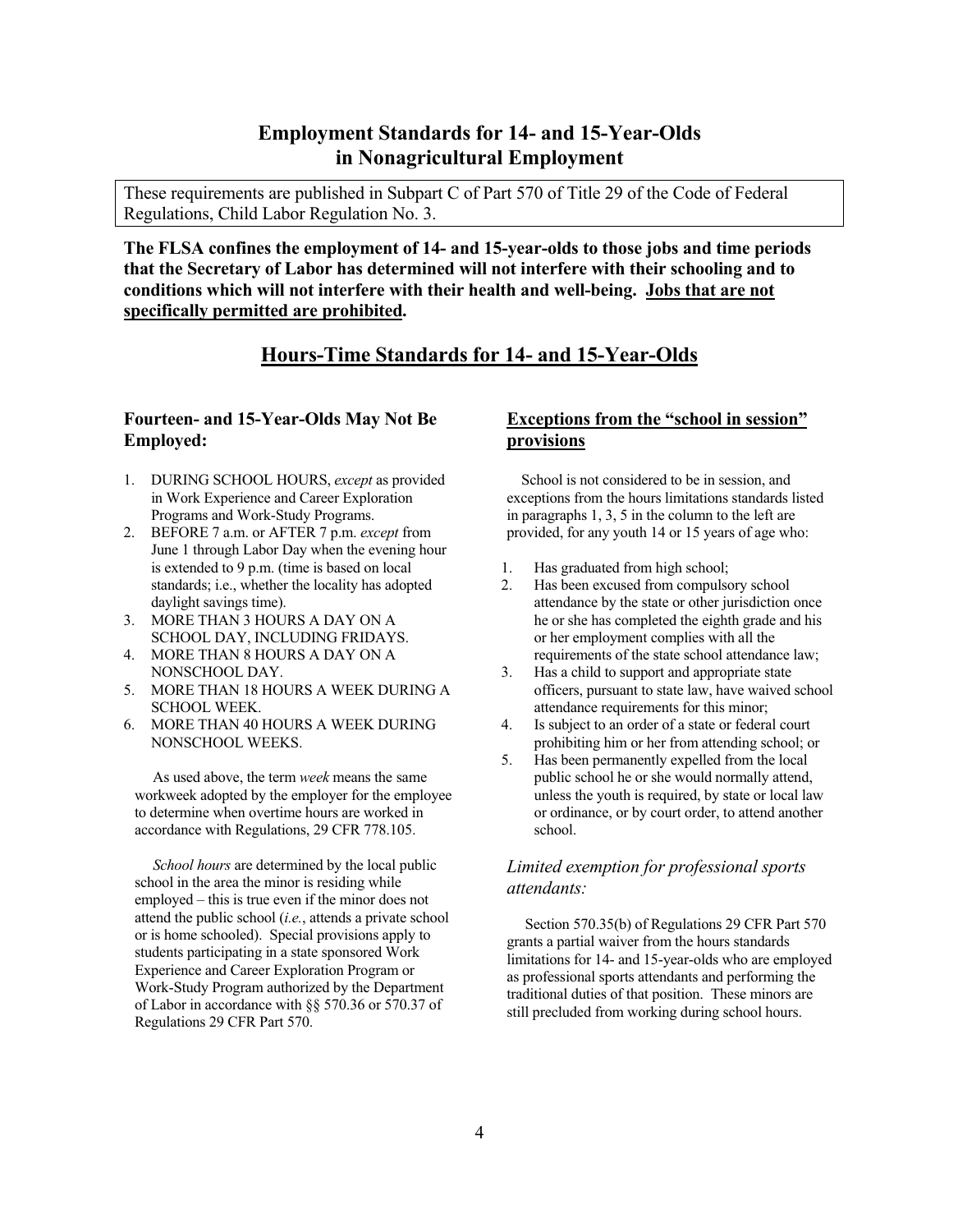# **Occupation Standards for 14- and 15-Year-Olds**

### **The following list, which is not exhaustive, are jobs that 14- and 15-Year-Olds MAY NOT Be Employed in:**

- 1. Any MANUFACTURING occupation.<sup>1</sup>
- 2. Any MINING occupation.
- 3. Most PROCESSING occupations such as filleting of fish, dressing poultry, cracking nuts, developing of photographs, laundering, bulk or mass mailings (except certain occupations expressly permitted as discussed below).
- 4. Occupations requiring the performance of any duties in WORKROOMS or WORKPLACES WHERE GOODS ARE MANUFACTURED, MINED OR OTHERWISE PROCESSED (except to the extent expressly permitted as discussed below; and as discussed in footnote 1 below).
- 5. ANY OCCUPATION FOUND AND DECLARED TO BE HAZARDOUS BY THE SECRETARY OF LABOR.
- 6. Occupations involved with the operating, tending, setting up, adjusting, cleaning, oiling or repairing of HOISTING APPARATUS.
- 7. Work performed in or about BOILER OR ENGINE ROOMS or in connection with the MAINTENANCE OR REPAIR OF THE ESTABLISHMENT, MACHINES, OR EOUIPMENT.
- 8. Occupations involved with the operating, tending, setting up, adjusting, cleaning, oiling or repairing or of ANY POWER-DRIVEN MACHINERY, including, but not limited to, lawnmowers, golf carts, all-terrain vehicles, trimmers, cutters, weedeaters, edgers, food slicers, food grinders, food choppers, food processors, food cutters, and food mixers. Fourteen- and 15-year-olds may operate most office machinery and those machines that are expressly permitted and discussed below on page 6.
- 9. THE OPERATION OF MOTOR VEHICLES OR SERVICE AS HELPERS ON SUCH VEHICLES.

- 10. THE RIDING ON A MOTOR VEHICLE inside or outside of an enclosed passenger compartment except as permitted below on page 6.
- 11. OUTSIDE WINDOW WASHING that involves working from window sills.
- 12. ALL WORK REQUIRING THE USE OF LADDERS, SCAFFOLDS, OR THEIR SUBSTITUTES.
- 13. ALL BAKING AND MOST COOKING ACTIVITIES except as discussed below on page 6.
- 14. WORK IN FREEZERS AND MEAT COOLERS AND ALL WORK IN THE PROCESSING OF MEAT FOR SALE; however, youth are permitted to occasionally enter freezers only momentarily to retrieve items.
- 15. YOUTH PEDDLING, including not only the attempt to make a sale or the actual consummation of a sale, but also the preparatory and concluding tasks normally performed by a youth peddler, such as the loading and unloading of motor vehicles, the stocking and restocking of sales kits and trays, the exchanging of cash and checks with the employer, and the transportation of the minors to where the sales will be made.
- 16. LOADING AND UNLOADING of goods or property onto or from MOTOR VEHICLES, RAILROAD CARS, AND CONVEYORS, except as discussed below on page 6.
- 17. CATCHING AND COOPING OF POULTRY in preparation for transport or for market.
- 18. PUBLIC MESSENGER SERVICE.
- 19. OCCUPATIONS IN CONNECTION WITH:
	- a. TRANSPORTATION of persons or property by rail, highway, air, on water, pipeline, or other means.
	- b. WAREHOUSING and STORAGE.
	- c. COMMUNICATIONS and PUBLIC UTILITIES.
	- d. CONSTRUCTION (including repair). *Except* 14- and 15-year-olds may perform office or sales work in connection with a., b., c., and d. above when not performed on transportation media, on an actual means of transportation, or at the actual construction site.

<sup>&</sup>lt;sup>1</sup> Section 13(c)(7) of the FLSA, enacted in 2004, permits the employment of certain minors between the ages of 14 and 18, who have been excused from compulsory school attendance, inside and outside of places of business where machinery is used to process wood products. This provision, however, does not permit such minors to operate, or assist in the operation of power-driven woodworking machines.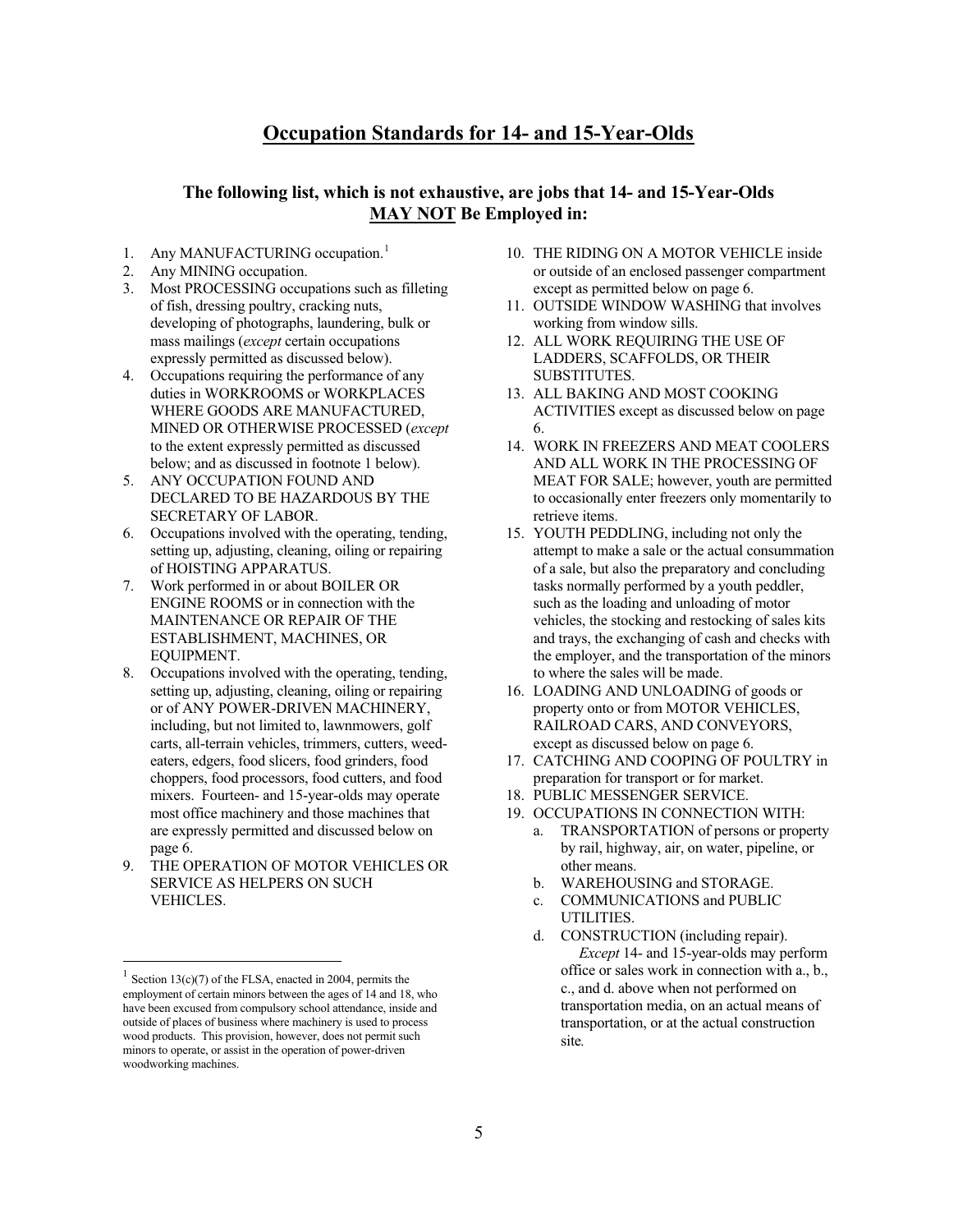**The following is the list of jobs the Secretary of Labor has determined will not interfere with the schooling, health, and well-being of 14- and 15-year-olds and therefore MAY BE performed by such youth. Any job not specifically permitted, is prohibited.**

- 1. OFFICE and CLERICAL WORK, including operation of office machines.
- 2. WORK OF AN INTELLECTUAL OR ARTISTICALLY CREATIVE NATURE such as but not limited to computer programming, the writing of software, teaching or performing as a tutor, serving as a peer counselor or teacher's assistant, singing, the playing of a musical instrument, and drawing, as long as such employment complies with all the other provisions contained in  $\S$ § 570.33, .34, and .35.
- 3. COOKING with electric or gas grills that do not involve cooking over an open flame and with deep fat fryers that are equipped with and utilize devices that automatically lower and raise the baskets into and out of the oil or grease. NOTE: this section does not permit cooking with equipment such as rotisseries, broilers, pressurized equipment including fryolators, and cooking devices that operate at extremely high temperatures such as "Neico broilers."
- 4. CASHIERING, SELLING, MODELING, ART WORK, WORK IN ADVERTISING DEPARTMENTS, WINDOW TRIMMING and COMPARATIVE SHOPPING.
- 5. PRICE MARKING and TAGGING by hand or by machine. ASSEMBLING ORDERS, PACKING and SHELVING.
- 6. BAGGING and CARRYING OUT CUSTOMER ORDERS.
- 7. ERRAND and DELIVERY WORK by foot, bicycle, and public transportation. Except such youth may not be employed by a public messenger service.
- 8. CLEANUP WORK, including the use of vacuum cleaners and floor waxers, and the maintenance of grounds, but not including the use of powerdriven mowers, cutters, trimmers, edgers, or similar equipment.
- 9. KITCHEN WORK and other work involved in preparing and serving food and beverages, including operating machines and devices used in performing such work. Examples of permitted machines and devices include, but are not limited to, dishwashers, toasters, dumbwaiters, popcorn poppers, milk shake blenders, coffee grinders, automatic coffee machines, devices used to maintain the temperature of prepared foods (such as warmers, steam tables, and heat lamps), and microwave ovens that are used only to warm

prepared food and do not have the capacity to warm above  $140^{\circ}$ F.

- 10. CLEANING KITCHEN EQUIPMENT. Minors are permitted to clean kitchen equipment (not otherwise prohibited), remove oil or grease filters, pour oil or grease through filters, and move receptacles containing hot grease or hot oil, but only when the equipment, surfaces, containers and liquids do not exceed a temperature of 100°F.
- 11. CLEANING VEGETABLES AND FRUITS. AND THE WRAPPING, SEALING, LABELING, WEIGHING, PRICING, AND STOCKING OF ITEMS, INCLUDING VEGETABLES, FRUITS, AND MEATS, when performed in areas physically separate from a freezer or meat cooler.
- 12. LOADING ONTO MOTOR VEHICLES AND THE UNLOADING FROM MOTOR VEHICLES of the light, non-power-driven, hand tools and personal protective equipment that the minor will use as part of his or her employment at the work site; and the loading onto motor vehicles and the unloading from motor vehicles of personal items such as a back pack, a lunch box, or a coat that the minor is permitted to take to the work site. Such light tools would include, but not be limited to, rakes, hand-held clippers, shovels, and brooms. Such light tools would not include items like trash, sales kits, promotion items or items for sale, lawn mowers, or other power-driven lawn maintenance equipment. Such minors would not be permitted to load or unload safety equipment such as barriers, cones, or signage.
- 13. THE OCCUPATION OF LIFEGUARD (15-yearolds but not 14-year-olds) at traditional swimming pools and water amusement parks (including such water park faculties as wave pools, lazy rivers, specialized activity areas, and baby pools, but not including the elevated areas of water slides) when properly trained and certified in aquatics and water safety by the American Red Cross or a similar certifying organization. No youth under 16 years of age may be employed as a lifeguard at a natural environment such as an ocean side beach, lake, pond, river, quarry, or pier.
- 14. Employment of certain youth under specified conditions inside and outside of establishments WHERE MACHINERY IS USED TO PROCESS WOOD PRODUCTS. See page 24 of this guide for information on this exemption.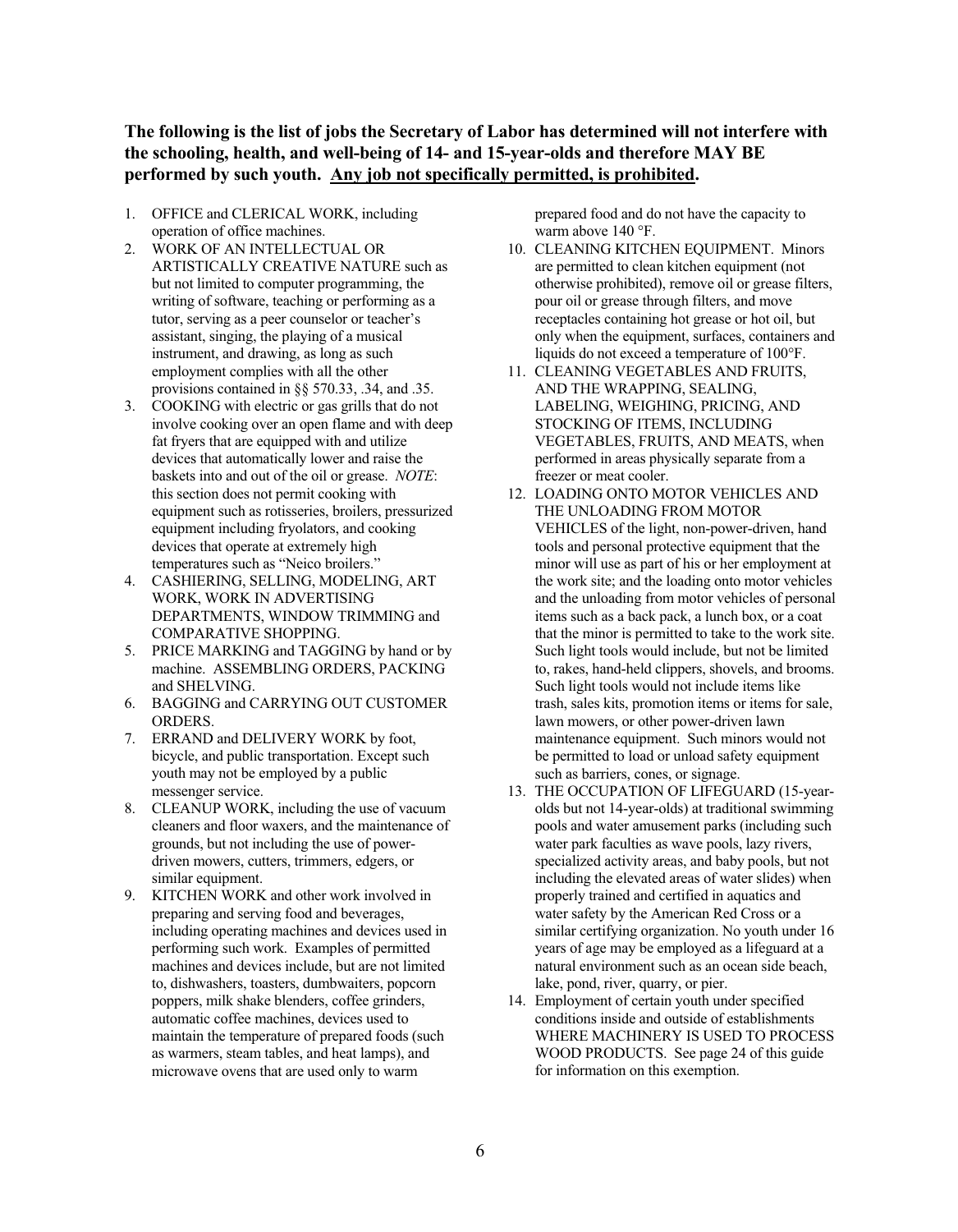- 15. WORK IN CONNECTION WITH CARS AND TRUCKS if confined to the following:
	- Dispensing gasoline and oil.
	- Courtesy service on premises of gasoline service station.
	- Car cleaning, washing, and polishing by hand.
	- Other occupations permitted by Child Labor Regulation No. 3, BUT NOT INCLUDING WORK involving the use of pits, racks or lifting apparatus or involving the inflation of any tire mounted on a rim equipped with a removable retaining ring.
- 16. WORK IN CONNECTION WITH RIDING **INSIDE PASSENGER COMPARTMENTS OF** MOTOR VEHICLES except as prohibited on page 5 of this guide or when a significant reason for the minor being a passenger in the vehicle is for the purpose of performing work in connection with the transporting—or assisting in the transporting of—other persons or property. Each minor riding as a passenger in a motor vehicle must have his or her own seat in the passenger compartment; each seat must be equipped with a seat belt or similar restraining device; and the employer must instruct the minors that such belts or other devices must be used. In addition, each driver transporting the young workers must hold a valid state driver's license for the type of vehicle being driven and, if the driver is under the age of 18, his or her employment must comply with the provisions of HO 2 (see page 10 of this guide).

### **Work Experience and Career Exploration Programs (WECEP)**

Some of the provisions of Child Labor Regulation No. 3 are varied for 14- and 15-year-old participants in approved school-supervised and school-administered WECEPs. Enrollees in WECEP may be employed:

- During school hours.
- For as many as 3 hours on a school day, including Fridays.
- For as many as 23 hours in a school week.  $\overline{a}$
- In occupations otherwise prohibited but only after a specific variance has been granted by the Administrator of the Wage and Hour Division.

The state educational agency must obtain approval from the Administrator of the Wage and Hour Division before operating a WECEP program.

### **Work-Study Program (WSP)**

Some of the hours standards provisions of Child Labor Regulation No. 3 are varied for certain 14- and 15-year-old students participating in a Department of Labor approved school-supervised and school administered WSP. Participating students must be enrolled in a college preparatory curriculum and identified by authoritative personnel of the school as being able to benefit from the WSP.

Employment of students in an authorized WSP shall be confined to not more than 18 hours in any one week when school is in session, a portion of which may be during school hours, in accordance with the following formula that is based upon a continuous four-week cycle. In three of the four weeks, the participant is permitted to work during school hours on only one day per week, and for no more than for eight hours on that day. During the remaining week of the four-week cycle, such minor is permitted to work during school hours on no more than two days, and for no more than for eight hours on each of those two days. The employment of such minors would still be subject to the remaining time of day and number of hours standards contained Child Labor Regulation No. 3 and discussed on page 6 of this guide.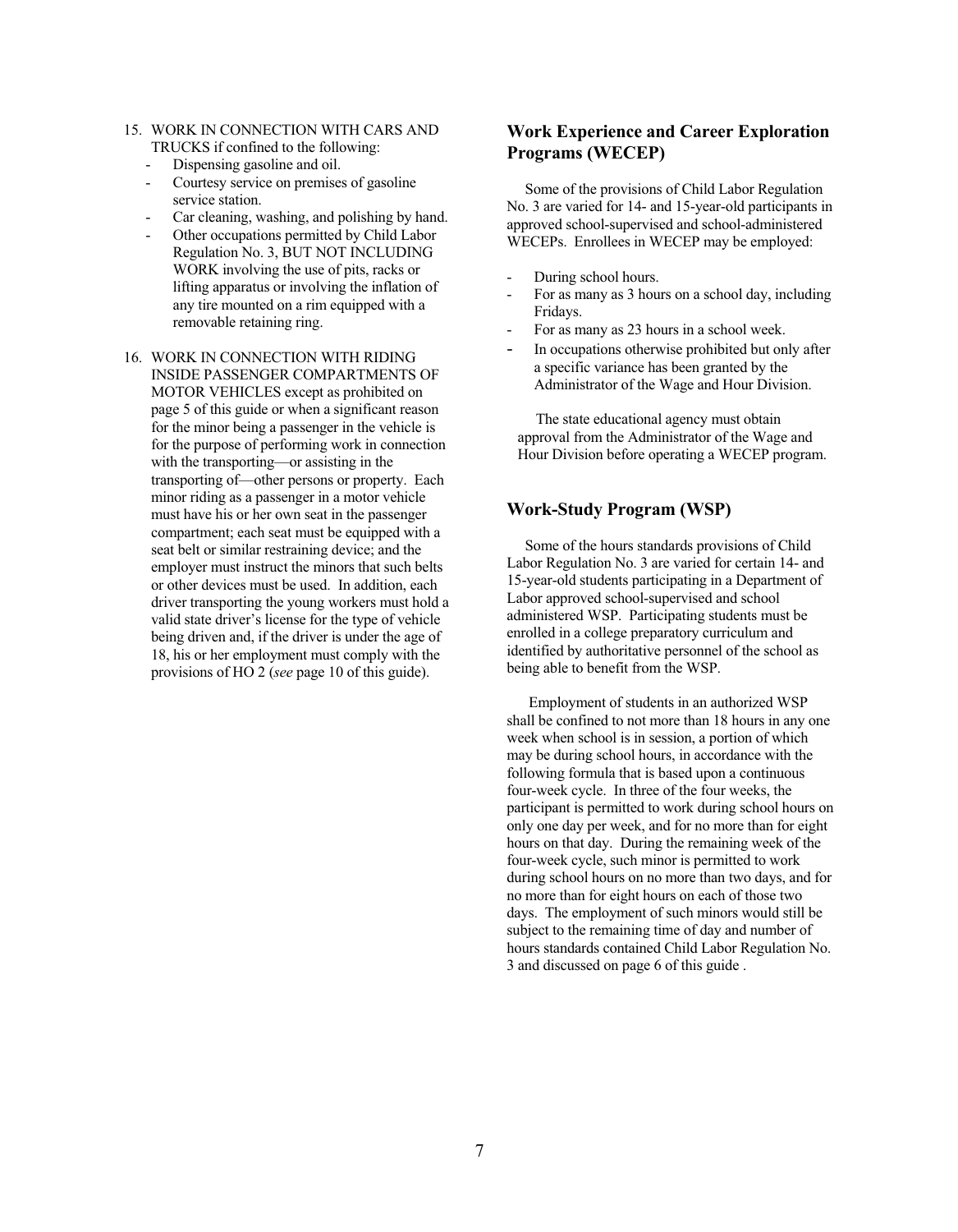# **Employment Standards for 16- and 17-Year-Olds** in Nonagricultural Employment

#### The Hazardous Occupations Orders (HOs) for Nonagricultural Employment

### These Orders are published in Subpart E of Part 570 of Title 29 of the Code of Federal Regulations.

The FLSA provides a minimum age of 18 years for any nonagricultural occupations which the Secretary of Labor "shall find and by order declare" to be particularly hazardous for 16- and 17-year-old persons, or detrimental to their health and well-being. This minimum age applies even when the minor is employed by the parent or person standing in place of the parent.

The seventeen HOs apply either on an industry basis, specifying the occupations in the industry that are not permitted, or an occupational basis irrespective of the industry in which found. Some of the HOs contain limited exemptions.

- $HO<sub>1</sub>$ Manufacturing and storing of explosives.
- HO 2 Motor-vehicle driving and outside helper on a motor vehicle.
- HO 3 Coal mining.
- HO 4 Occupations in forest fire fighting, forest fire prevention, timber tract operations, forestry service, logging, and sawmilling.
- HO 5<sup>\*</sup> Power-driven woodworking machines.
- HO 6 Exposure to radioactive substances.
- HO 7 Power-driven hoisting apparatus, including forklifts.
- HO 8\* Power-driven metal-forming, punching, and shearing machines.
- HO 9 Mining, other than coal mining.

\*These HOs provide limited exemptions for 16and 17-year-olds who are bona-fide studentlearners and apprentices.

- HO 10\* Operating power-driven meat processing equipment, including meat slicers and other food slicers, in retail establishments (such as grocery stores, restaurants kitchens and delis) and wholesale establishments, and most occupations in meat and poultry slaughtering, packing, processing, or rendering.
- HO 11 Power-driven bakery machines including vertical dough or batter mixers.
- HO 12\* Power-driven balers, compactors, and paper processing machines.
- HO 13 Manufacturing bricks, tile, and kindred products.
- HO 14\* Power-driven circular saws, bandsaws, chain saws, guillotine shears, wood chippers, and abrasive cutting discs.
- HO 15 Wrecking, demolition, and shipbreaking operations.
- HO 16<sup>\*</sup> Roofing operations and all work on or about a roof.
- HO 17\*Excavation operations.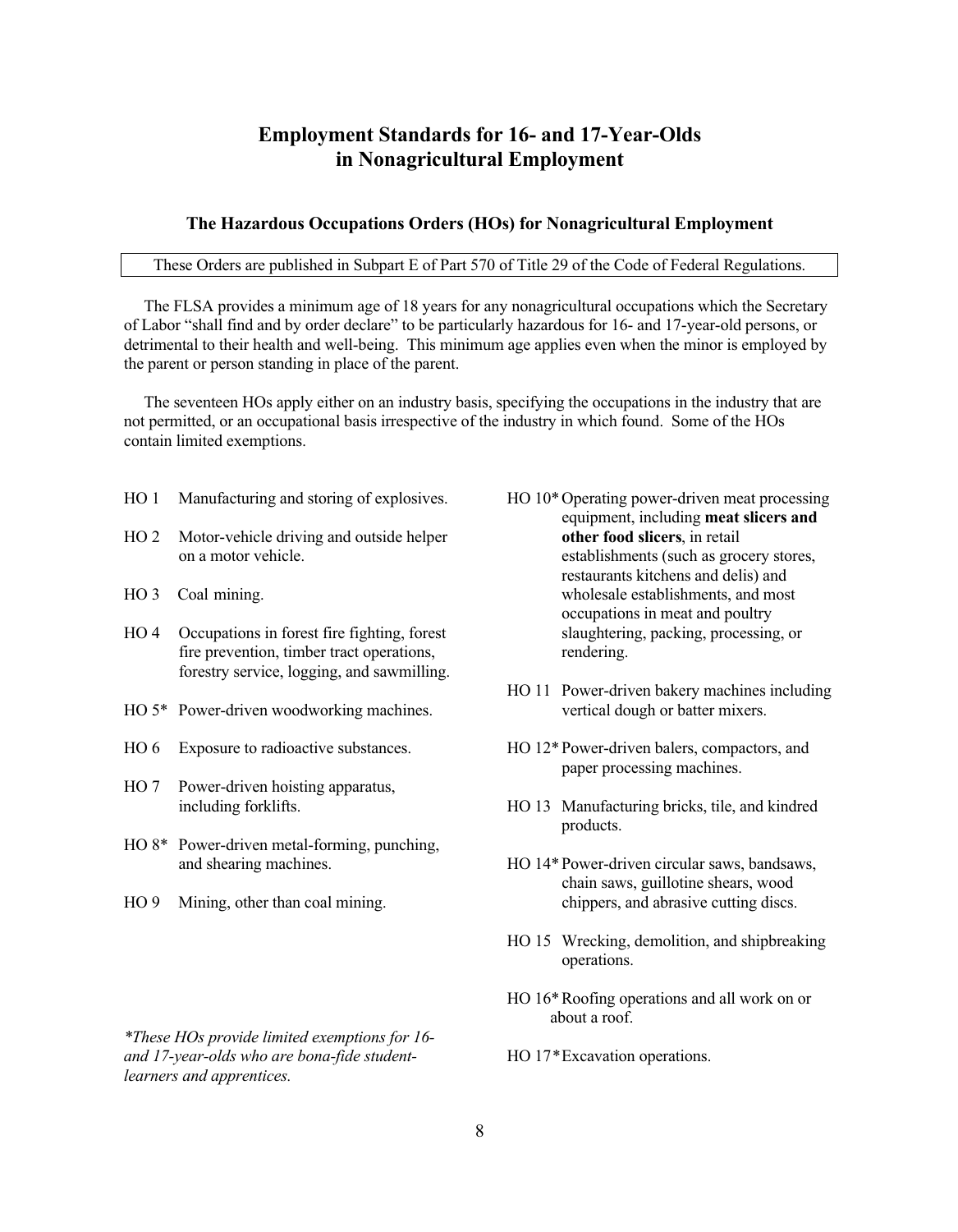### **HO 1 - Manufacturing or Storage Occupations Involving Explosives**

The following occupations in or about plants or establishments manufacturing or storing explosives or articles containing explosive components are prohibited:

- 1. All occupations in or about any plant or establishment (other than retail establishments or plants or establishments of the type described in subparagraph 2. below) manufacturing or storing explosives or articles containing explosive components *except* where the occupation is performed in a "nonexplosives area" as defined in subparagraph 3. below.
- The following occupations in or about any plant 2. or establishment manufacturing or storing small arms ammunition not exceeding .60 caliber in size, shotgun shells, or blasting caps when manufactured or stored in conjunction with the manufacture of small arms ammunition.
	- All occupations involved in the a. manufacturing, mixing, transporting, or handling of explosive compounds in the manufacture of small arms ammunition and all other occupations requiring the performance of any duties in the explosives area in which explosive compounds are manufactured or mixed.
	- b. All occupations involving the manufacturing, transporting, or handling of primers and all other occupations requiring the performance of any duties in the same building in which primers are manufactured.
	- c. All occupations involved in the priming of cartridges and all other occupations requiring the performance of any duties in the same workroom in which rimfire cartridges are primed.
	- d. All occupations involved in the plate loading of cartridges and in the operation of automatic loading machines.
	- e. All occupations involved in the loading, inspecting, packing, shipping, and storage of blasting caps.

- The term plant or establishment manufacturing or  $1_{-}$ storing explosives or articles containing explosive *components* means the land with all the buildings and other structures thereon used in connection with the manufacturing or processing or storing of explosives or articles containing explosive components.
- $2.$ The terms explosives and articles containing explosive components mean and include ammunition, black powder, blasting caps, fireworks, high explosives, primers, smokeless powder, and all explosives and explosive materials as defined in 18 U.S.C. 841(c)-(f) and the implementing regulations at 27 CFR Part 555. The terms included any chemical compound, mixture, or device, the primary or common purpose of which is to function by explosion, as well as all goods identified in the most recent list of explosive materials published by the Bureau of Alcohol, Tobacco, Firearms and Explosives (ATF), Department of Justice. This list may be found through the ATF website at http://www.atf.gov.
- An area meeting the following criteria shall be 3. deemed a *nonexplosives area*:
	- None of the work performed in the area  $a_{\cdot}$ involves the handling or use of explosives;
	- $\mathbf{b}$ . The area is separated from the explosives area by a distance not less than that prescribed in the American Table of Distances for the protection of inhabited buildings:
	- The area is separated from the explosives  $\mathbf{c}$ . area by a fence or is otherwise located so that it constitutes a definite designated area; and
	- Satisfactory controls have been established to d. prevent employees under 18 years of age within the area from entering any area in or about the plant which does not meet criteria a through c.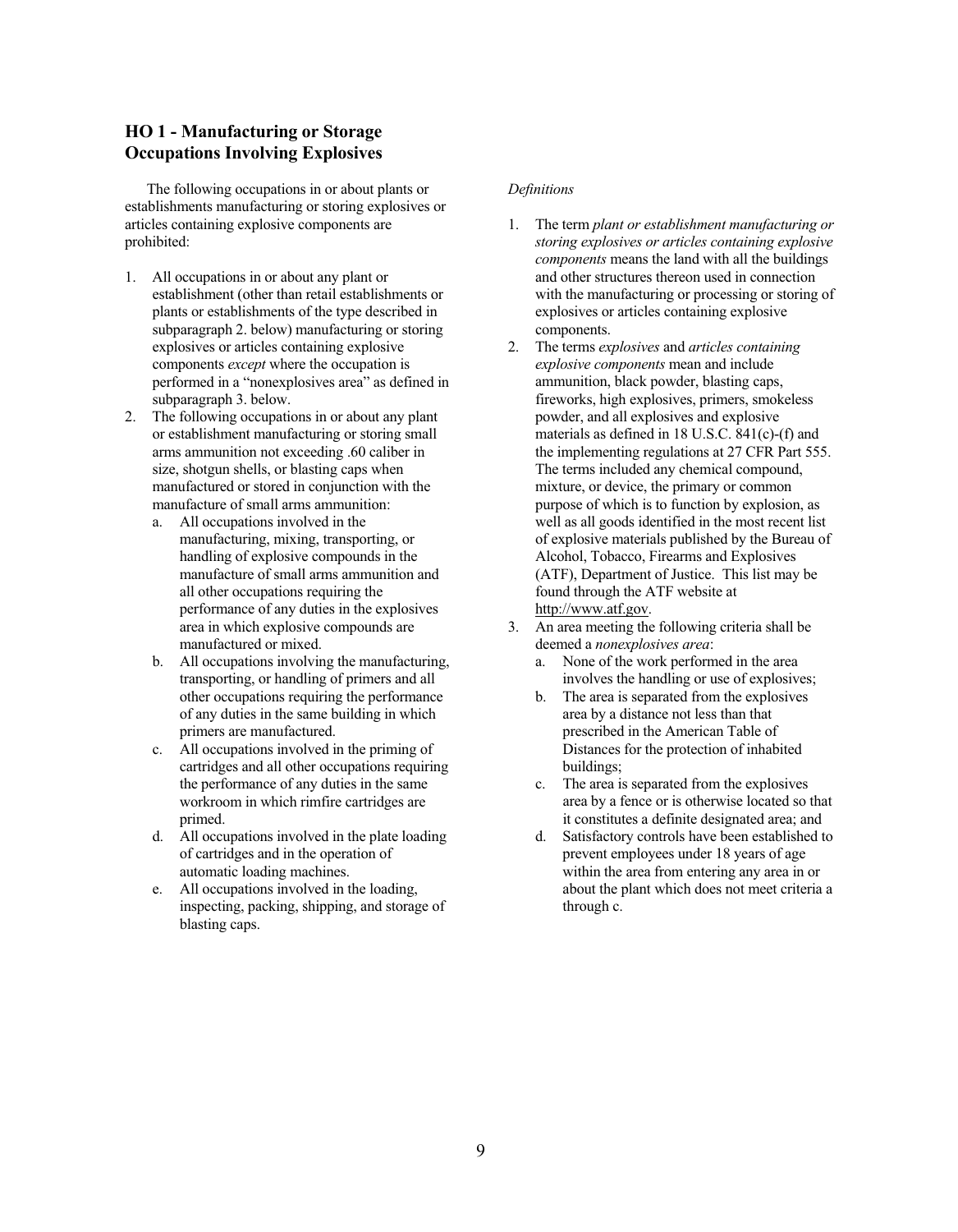### **HO 2 – Motor-Vehicle Occupations**

The occupation of motor-vehicle driver and outside helper on any public road, highway, in or about any mine (including open pit mine or quarry), place where logging or sawmill operations are in progress, or in any excavation of the type identified in HO  $17$  are prohibited for minors between 16 and 18 years of age *except* that 17-year-olds may drive automobiles and trucks on an incidental and occasional basis if all of the criteria listed in the following exemption are met.

#### *Limited exemption from HO 2 for 17 year old employees:*

Seventeen-year-olds, but no one under 17 years of age, may drive automobiles and trucks on public roads as part of their employment on an occasional and incidental basis if all the following requirements are met:

- the automobile or truck does not exceed 6,000 pounds gross vehicle weight;
- the driving is limited to daylight hours;
- the 17-year-old holds a state license valid for the type of driving involved;
- the 17-year-old has successfully completed a state-approved driver education course and has no record of any moving violations at the time of hire:
- the driving takes place within a thirty  $(30)$ mile radius of the minor's place of employment;
- the automobile or truck is equipped with a seat belt for the driver and any passengers and the employer has instructed the youth that the seat belts must be used when driving the vehicle;
- the driving may not involve:
	- towing vehicles:
	- route deliveries or route sales;
	- transportation for hire of property, goods, or passengers;
	- urgent, time-sensitive deliveries;
	- transporting more than three passengers, including employees of the employer;
	- more than two trips away from the primary place of employment in any single day to deliver the employer's goods to a customer (other than urgent, time-sensitive deliveries which are prohibited):
	- more than two trips away from the primary place of employment in any single day to transport passengers, other than employees of the employer.

- 1. The term *motor vehicle* shall mean any automobile, truck, truck tractor, trailer, semitrailer, motorcycle, or similar vehicle propelled or drawn by mechanical power and designed for use as a means of transportation but shall not include any vehicle operated exclusively on rails
- 2. The term *driver* shall mean any individual who in the course of employment drives a motor vehicle at any time.
- 3. The term *outside helper* shall mean any individual, other than a driver, whose work includes riding on a motor vehicle outside the cab for the purpose of assisting in transporting or delivering goods.
- 4. The term gross vehicle weight includes the truck chassis with lubricants, water, and full tank or tanks of fuel, plus the weight of the cab or driver's compartment, body, and special chassis and body equipment, and payload.
- 5. The term *urgent, time-sensitive deliveries* shall mean trips which, because of such factors as customer satisfaction, the rapid deterioration of the quality or change in temperature of the product, and/or economic incentives, are subject to timelines, schedules, and/or turnaround times which might impel the driver to hurry in the completion of the delivery. Prohibited trips would include, but are not limited to, the delivery of pizzas and prepared foods to the customer; the delivery of materials under a deadline (such as deposits to a bank at closing); and the shuttling of passengers to and from transportation depots to meet transport schedules. *Urgent, time-sensitive deliveries* do not depend on the delivery's points of origin and termination, and include the delivery of people and things *to* the employer's place of business as well as *from* that business to some other location.
- 6. The term *occasional and incidental* shall mean no more than one-third of the 17-year-old driver's worktime in any workday and no more than 20 percent of the 17-year-old driver's worktime in any workweek.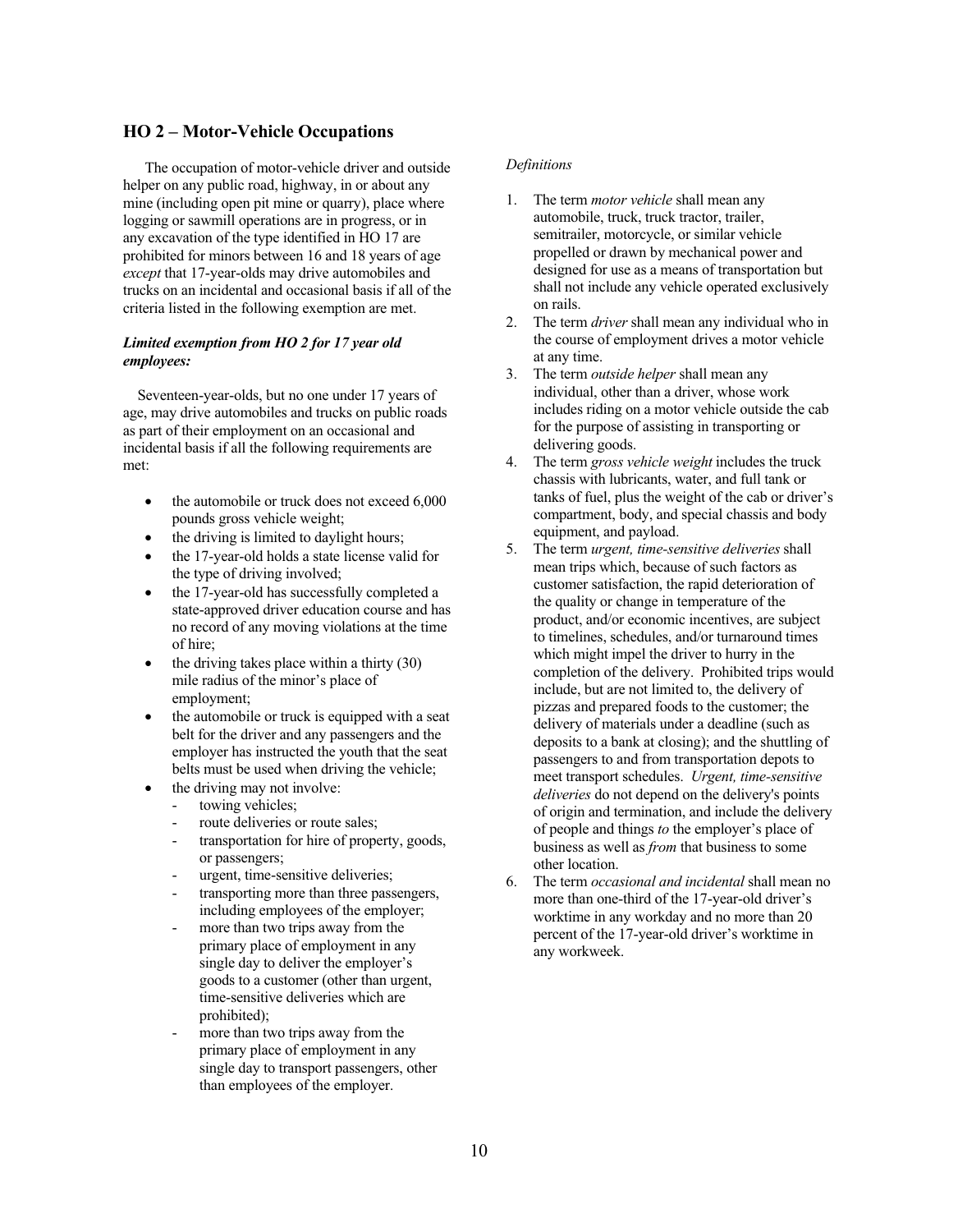### **HO 3 - Coal Mining Occupations**

All occupations in or about any coal mine are prohibited *except* the occupations of slate or other refuse picking at a picking table or picking chute in a tipple or breaker and occupations requiring the performance of duties solely in offices or in repair or maintenance shops located in the surface part of any coal mining plant.

#### *Definitions*

- 1. The term *coal* shall mean any rank of coal. including lignite, bituminous, and anthracite coals.
- 2. The term all occupations in or about any coal *mine* shall mean all types of work performed in any underground working, open pit, or surface part of any coal mining plant that contributes to the extraction, grading, cleaning, or other handling of coal.

### **HO 4 - Forest fire fighting and forest fire prevention occupations, timber tract occupations, forestry service occupations, logging occupations, and occupations in the operation of any sawmill, lath mill, shingle mill, or cooperage stock mill (Order 4).**

All occupations in forest fire fighting and forest fire prevention, in timber tracts, in forestry services, logging, and the operation of any sawmill, lath mill, shingle mill, or cooperage stock mill are particularly hazardous for the employment of minors between 16 and 18 years of age, *except* the following when not prohibited by any other section of Subpart E of 29 CFR 570:

- 1. Work in offices or in repair or maintenance shops.
- 2. Work in the construction, operation, repair, or maintenance of living and administrative quarters, including logging camps and fire fighting base camps.
- 3. Work in the repair or maintenance of roads, railroads or flumes and work in construction and maintenance of telephone lines, but only if the minors are not engaged in the operation of powerdriven machinery, the handling or use of explosives, the felling or bucking of timber, the collecting or transporting of logs, or work on trestles.
- 4. The following tasks in forest fire prevention *provided* none of these tasks may be performed in

conjunction with or in support of efforts to extinguish a forest fire: the clearing of fire trails or roads; the construction, maintenance, and patrolling of fire lines; the piling and burning of slash; the maintaining of fire fighting equipment; and acting as a fire lookout or fire patrolman.

- 5. Work related to forest marketing and forest economics when performed away from the forest.
- 6. Work in the feeding or care of animals.
- 7. Peeling of fence posts, pulpwood, chemical wood. excelsior wood, cordwood, or similar products, when not done in conjunction with and at the same time and place as other logging occupations declared hazardous by this HO.
- 8. The following additional exceptions apply to the operation of a permanent sawmill or the operation of any lath mill, shingle mill, or cooperage stock mill, but not to a portable sawmill. In addition, the following exceptions do not apply to work which entails entering the sawmill building, except for those minors whose employment meets the requirements of the limited exemptions discussed in Regulations 29 CFR Part 570, sections 570.34(m) and 570.54(c) (see Exception section below):
	- a. Straightening, marking, or tallying lumber on the dry chain or the dry drop sorter.
	- b. Pulling lumber from the dry chain, *except* minors under  $16$  years of age may not pull lumber from the dry chain as such youth are prohibited from operating or tending powerdriven machinery by the occupations standards contained in Child Labor Regulation No. 3.
	- c. Clean-up in the lumber yard.
	- d. Piling, handling, or shipping of cooperage stock in yards or storage sheds other than operating or assisting in the operation of power-driven equipment; *except* minors under 16 years of age may not perform shipping duties as they are prohibited from employment in occupations in connection with the transportation of property by rail, highway, air, water, pipeline, or other means by the occupations standards contained in Child Labor Regulation No. 3.
	- e. Clerical work in yards or shipping sheds, such as done by ordermen, tally-men, and shipping clerks.
	- f. Clean-up work outside shake and shingle mills, except when the mill is in operation.
	- g. Splitting shakes manually from precut and split blocks with a froe and mallet, except inside the mill building or cover.
	- h. Packing shakes into bundles when done in conjunction with splitting shakes manually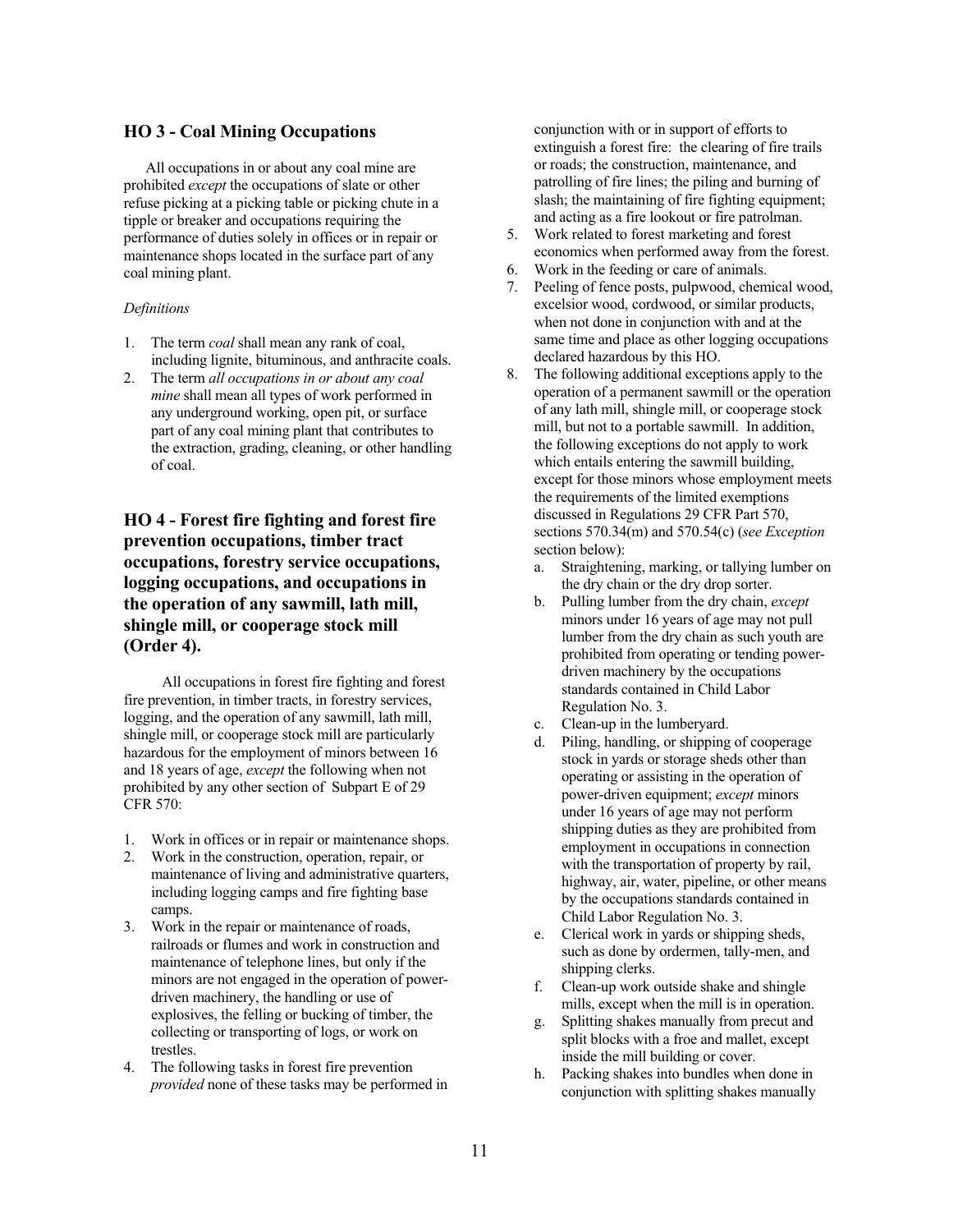with a froe and mallet, except inside the mill building or cover.

Manual loading of bundles of shingles or  $i.$ shakes into trucks or railroad cars, provided that the employer has on file a statement from a licensed doctor of medicine or osteopathy certifying the minor capable of performing this work without injury to himself, except minors under 16 years of age may not load bundles of shingles or shakes into trucks or railroad cars as they are prohibited from loading and unloading goods or property onto or from motor vehicles, railroad cars, or conveyors by the occupations standards contained in Child Labor Regulation No. 3.

#### Exemption

The provisions contained in paragraph 8 above that prohibit youth between 16 and 18 years of age from performing any work that entails entering the sawmill building do not apply to the employment of a youth who is at least 14 years of age and less than 18 years of age and who by statute or judicial order is exempt from compulsory school attendance beyond the eighth grade, if:

- 1. the youth is supervised by an adult relative or by an adult member of the same religious sect or division as the youth;
- 2. the youth does not operate or assist in the operation of power-driven woodworking machines:
- 3. the youth is protected from wood particles or other flying debris within the workplace by a barrier appropriate to the potential hazard of such wood particles or flying debris or by maintaining a sufficient distance from machinery in operation; and
- 4. the youth is required to use, and uses, personal protective equipment to prevent exposure to excessive levels of noise and saw dust.

Compliance with the provisions of paragraphs 3 and 4 above will be accomplished when the employer is in compliance with the requirements of the applicable governing standards issued by the U.S. Department of Labor's Occupational Safety and Health Administration (OSHA) or, in those areas where OSHA has authorized the state to operate its own Occupational Safety and Health Plan, the applicable standards issued by the Office charged with administering the state occupational safety and health plan.

- 1. The term all occupations in forest fire fighting and forest fire prevention shall include the controlling and extinguishing of fires, the wetting down of areas or extinguishing of spot fires, and the patrolling of burned areas to assure the fire has been extinguished. The term shall also include the following tasks when performed in conjunction with, or in support of, efforts to extinguish a forest fire: the piling and burning of slash; the clearing of fire trails or roads; the construction, maintenance, and patrolling of fire lines; acting as a fire lookout or fire patrolman; and the maintaining of fire fighting equipment. The prohibition concerning the employment of youth in forest fire fighting and fire prevention applies to all forest and timber tract locations, logging operations, and sawmill operations, including all buildings located within such areas.
- $2.$ The term all occupations in forestry services shall mean all work involved in the support of timber production, wood technology, forestry economics and marketing, and forest protection. The term includes such services as timber cruising. surveying, or logging-engineering parties; estimating timber; timber valuation; forest pest control; forest fire fighting and forest fire prevention as defined in this section: and reforestation. The term shall not include work in forest nurseries, establishments primarily engaged in growing trees for purposes of reforestation. The term shall not include the gathering of forest products such as balsam needles, ginseng, huckleberry greens, maple sap, moss, Spanish moss, sphagnum moss, teaberries, and tree seeds; the distillation of gum, turpentine, and rosin if carried on at the gum farm; and the extraction of pine gum.
- $3.$ The term *all occupations in logging* shall mean all work performed in connection with the felling of timber; the bucking or converting of timber into logs, poles, piles, ties, bolts, pulpwood, chemical wood, excelsior wood, cordwood, fence posts, or similar products; the collecting, skidding, yarding, loading, transporting and unloading of such products in connection with logging; the constructing, repairing and maintaining of roads. railroads, flumes, or camps used in connection with logging; the moving, installing, rigging, and maintenance of machinery or equipment used in logging; and other work performed in connection with logging.
- $4.$ The term all occupations in the operation of any sawmill, lath mill, shingle mill, or cooperagestock mill shall mean all work performed in or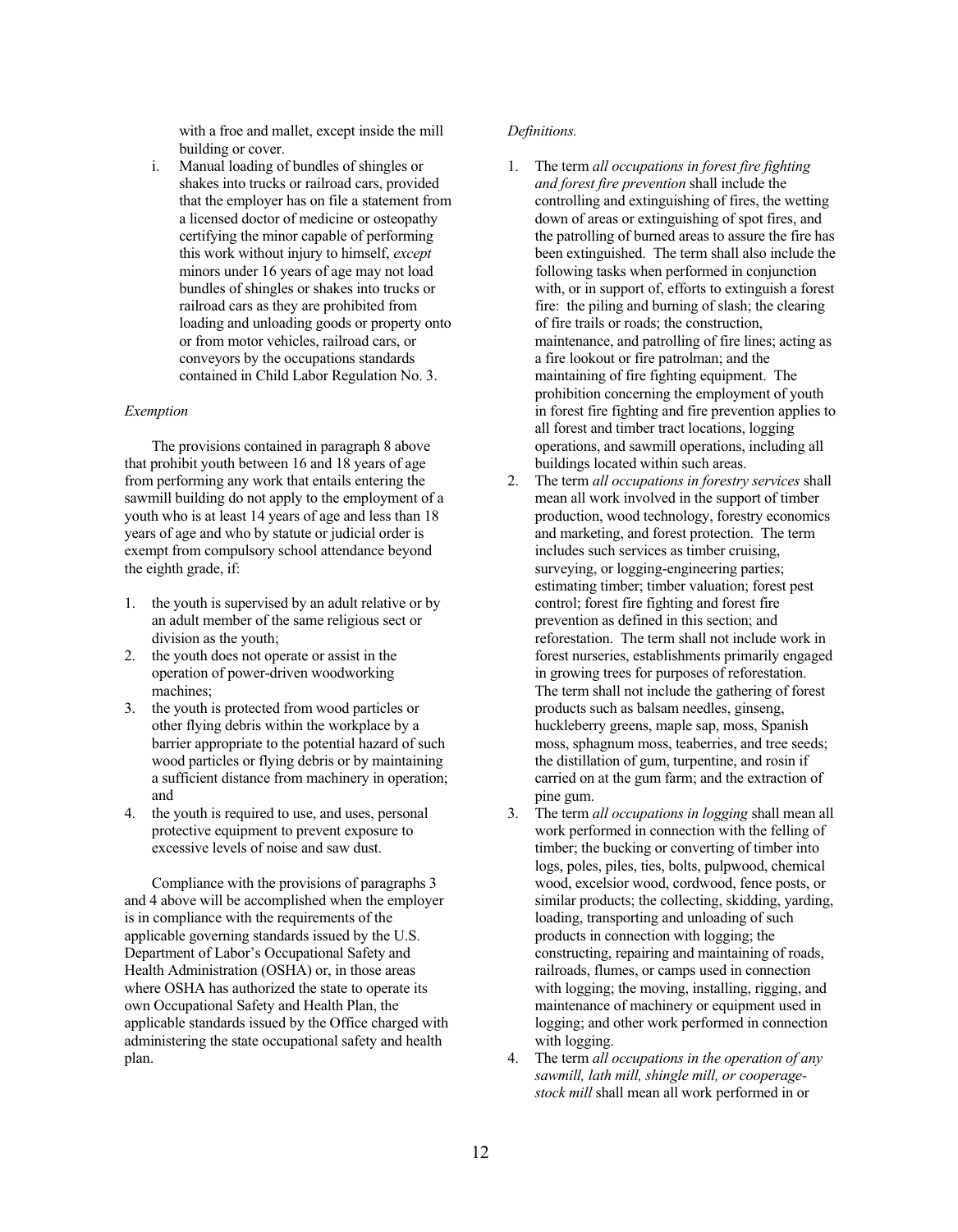about any such mill in connection with storing of logs and bolts; converting logs or bolts into sawn lumber, lathers, shingles, or cooperage stock; storing drying, and shipping lumber, laths, shingles, cooperage stock, or other products of such mills; and other work performed in connection with the operation of any sawmill, lath mill, shingle mill, or cooperage-stock mill. The term shall not include work performed in the planing-mill department or other remanufacturing departments of any sawmill or remanufacturing plant not a part of a sawmill.

- 5. The term *all occupations in timber tracts* means all work performed in or about establishments that cultivate, manage or sell standing timber. The term includes work performed in timber culture, timber tracts, timber-stand improvement, and forest fire fighting and fire prevention. It includes work on tree farms, except those tree farm establishments that meet the definition of agriculture contained in section  $3(f)$  of the FLSA.
- 6. The term inside or outside places of business shall mean the actual physical location of the establishment employing the youth, including the buildings and surrounding land necessary to the business operations of that establishment.
- 7. The term *operate or assist in the operation of power-driven woodworking machines* includes operating such machines, including supervising or controlling the operation of such machines, feeding material into such machines, helping the operator feed material into such machines, unloading materials from such machines, and helping the operator unload materials from such machines. The term also includes the occupations of setting-up, adjusting, repairing, oiling, or cleaning such machines.
- 8. The term *places of business where machinery is used to process wood products* shall mean such permanent workplaces as sawmills, lath mills. shingle mills, cooperage stock mills, furniture and cabinet making shops, gazebo and shed making shops, toy manufacturing shops, and pallet shops. The term shall not include construction sites, portable sawmills, areas where logging is being performed, or mining operations.
- 9. The term *portable sawmill* shall mean a saw milling operation where no office or repair or maintenance shop is ordinarily maintained, and any lumberyard operated in conjunction with the sawmill is used only for the temporary storage of green lumber.
- 10. The term *power-driven woodworking machines* shall mean all fixed or portable machines or tools driven by power and used or designed for cutting, shaping, forming, surfacing, nailing, stapling, wire

stitching, fastening or otherwise assembling, pressing or printing wood, veneer, trees, logs, or lumber.

- 11. The term *remanufacturing department* shall mean those departments of a sawmill where lumber products such as boxes, lawn furniture, and the like are remanufactured from previously cut lumber. The kind of work performed in such departments is similar to that done in planing mill departments in that rough lumber is surfaced or made into other finished products. The term is not intended to denote those operations in sawmills where rough lumber is cut to dimensions.
- 12. The term *supervised by an adult relative or is supervised by an adult member of the same religious sect or division as the youth* has several components.
	- a. Supervised refers to the requirement that the youth's on-the-job activities be directed, monitored, and controlled by certain named adults. Such supervision must be close, direct, constant and uninterrupted.
	- b. *Adult* shall mean an individual who is at least eighteen years of age.
	- c. *Relative* shall mean the parent (or someone standing in place of a parent), grandparent, sibling, uncle, or aunt of the young worker.
	- G *Member of the same religious sect or division as the youth refers to an individual who* professes membership in the same religious sect or division to which the youth professes membership.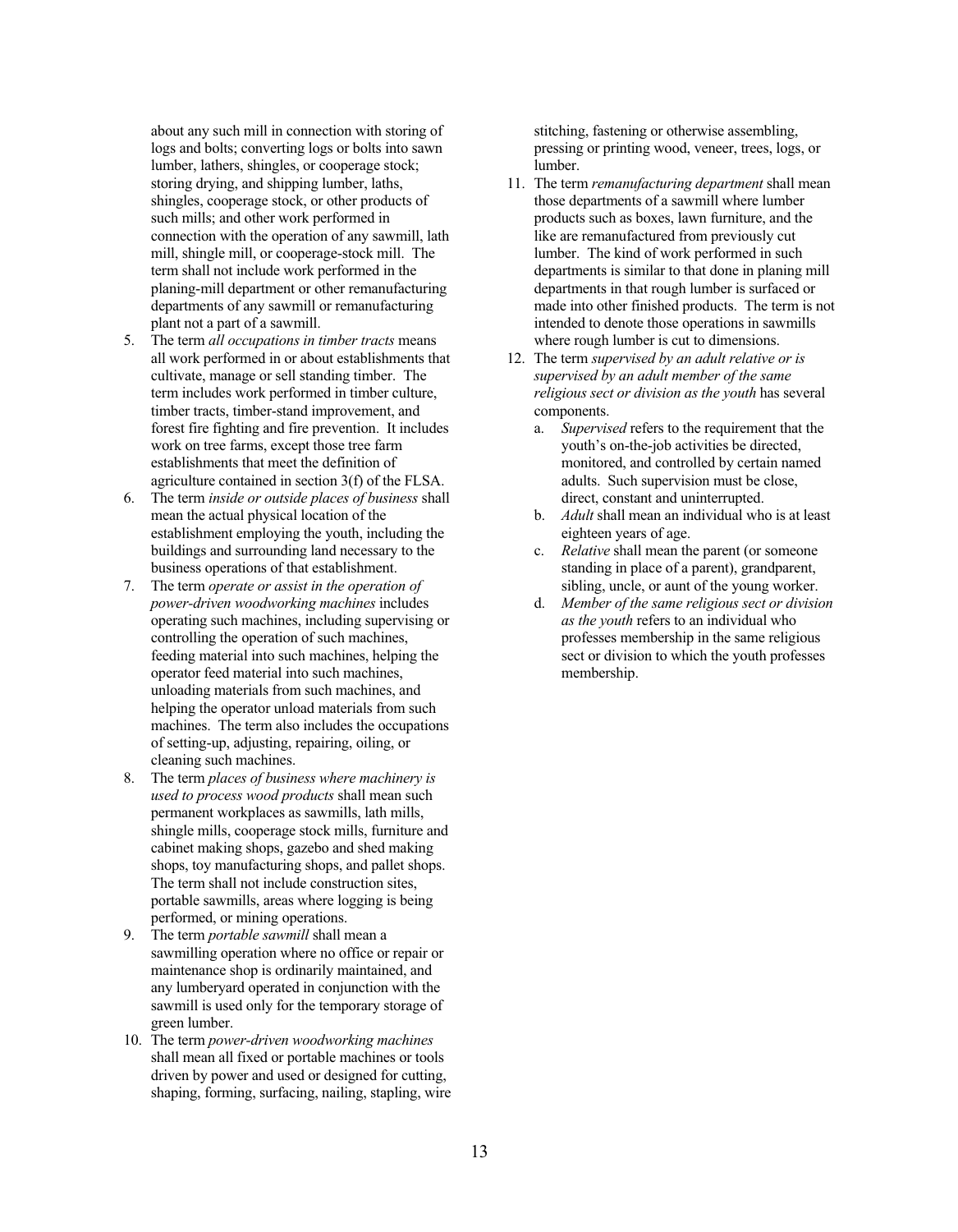### **HO 5 - Power-Driven Woodworking Machine Occupations**

The following occupations involved in the operation of power-driven woodworking machines are prohibited:

- 1. The occupation of operating power-driven woodworking machines including supervising or controlling the operation of such machines, feeding material into such machines, and helping the operator to feed material into such machines. but not including the placing of material on a moving chain or in a hopper or slide for automatic feeding.
- 2. The occupations of setting up, adjusting, repairing, oiling, or cleaning power-driven woodworking machines.
- 3. The operations of off-bearing from circular saws and from guillotine-action veneer clippers.

#### *Exemption*

The exemption for student-learners and apprentices applies to  $HO$  5.

#### *Definitions*

- 1. *Off-bearing* shall mean the removal of material or refuse directly from a saw table or from the point of operation. Operations not considered as offbearing within the intent of this section include:
	- a. The removal of material or refuse from a circular saw or guillotine-action veneer clipper where the material or refuse has been conveyed away from the saw table or point of operation by a gravity chute or by some mechanical means such as a moving belt or expulsion roller; and
	- b. The following operations when they do not involve the removal of materials or refuse directly from a saw table or point of operation: The carrying, moving, or transporting of materials from one machine to another or from one part of a plant to another; the piling, stacking, or arranging of materials for feeding into a machine by another person; and the sorting, tying, bundling, or loading of materials
- 2. Power-driven woodworking machines shall mean all fixed or portable machines or tools driven by power and used or designed for cutting, shaping, forming, surfacing, nailing, stapling, wire stitching, fastening or otherwise assembling,

pressing or printing wood, veneer, trees, logs, or lumber.

### **HO 6 - Occupations Involving Exposure to Radioactive Substances and to Ionizing Radiation**

The following occupations are prohibited:

- $1.$  Any work in any workroom in which:
	- a. radium is stored or used in the manufacture of self-luminous compound;
	- b. self-luminous compound is made, processed, or packaged;
	- c. self-luminous compound is stored, used, or worked upon:
	- d. incandescent mantles are made from fabric and solutions containing thorium salts, or are processed or packaged;
	- e. other radioactive substances are present in the air in average concentrations exceeding 10 percent of the maximum permissible concentrations in the air recommended for occupations exposure by the National Committee on Radiation Protection, as set forth in the 40-hour week column of Table One of the National Bureau of Standards Handbook No. 69 entitled Maximum *Permissible Body Burdens and Maximum Permissible Concentrations of Radionuclides in Air and In Water for Occupational Exposure* issued June 5, 1959.
- 2. Any other work which involves exposure to ionizing radiations in excess of  $0.5$  rem per year.

- 1. The term *self-luminous compound* shall mean any mixture of phosphorescent material and radium, mesothorium, or other radioactive element.
- 2. The term *workroom* shall include the entire area bounded by walls of solid material and extending from floor to ceiling.
- 3. The term *ionizing radiations* shall mean alpha and beta particles, electrons, protons, neutrons, gamma, and X-ray and all other radiations which produce ionizations directly or indirectly, but does not include electromagnetic radiations other than gamma and X-ray.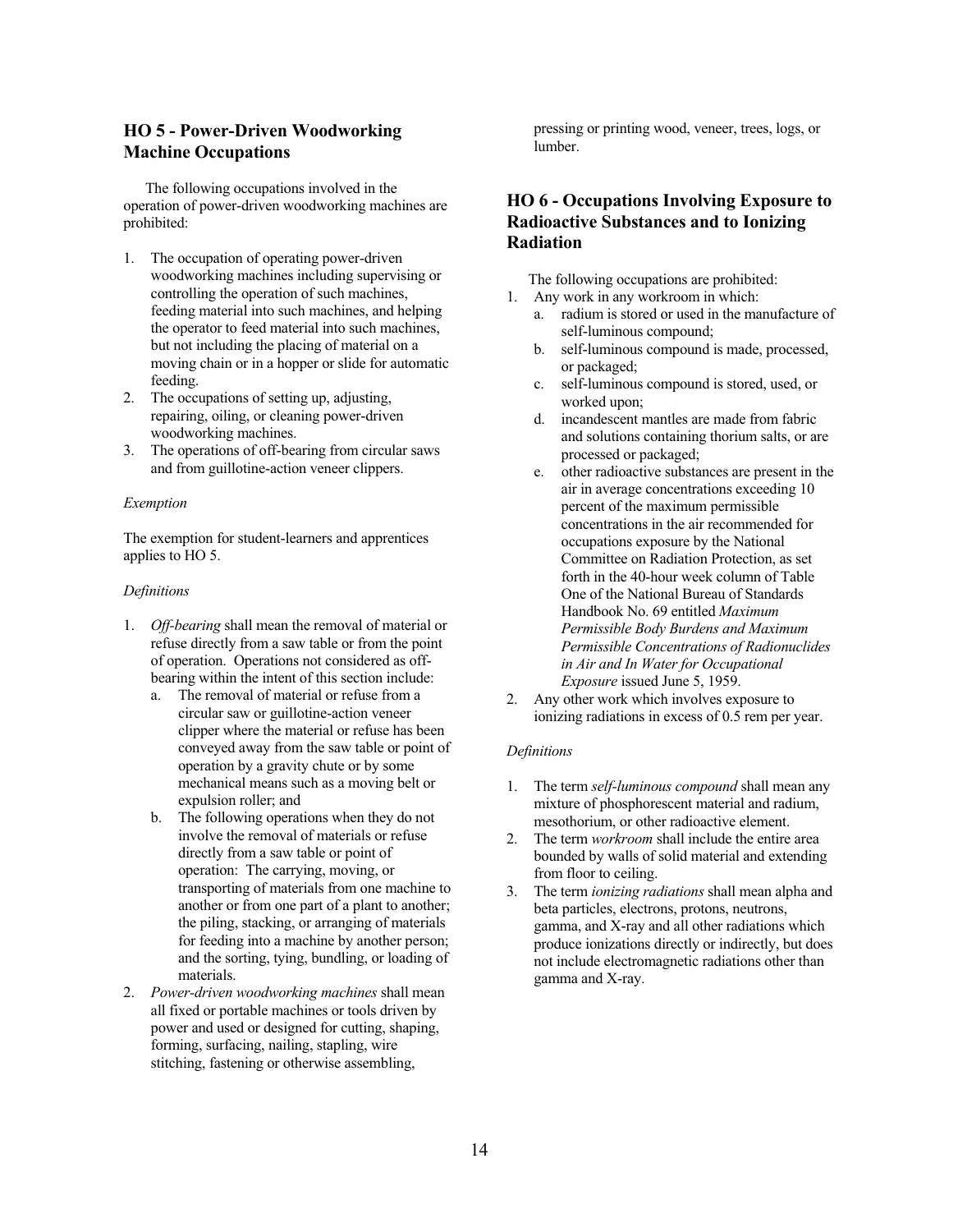### **HO 7 - Power-Driven Hoisting Apparatus Occupations**

The following occupations involved in the operation of power-driven hoisting apparatus are particularly hazardous for minors between 16 and 18 years of age:

- 1. Work of operating, tending, riding upon, working from, repairing, servicing, or disassembling an elevator, crane, derrick, hoist, or high-lift truck, except operating or riding inside an unattended automatic operation passenger elevator. Tending such equipment includes assisting in the hoisting tasks being performed by the equipment.
- 2. Work of operating, tending, riding upon, working from, repairing, servicing, or disassembling a manlift or freight elevator, except 16- and 17year-olds may ride upon a freight elevator operated by an assigned operator. Tending such equipment includes assisting in the hoisting tasks being performed by the equipment.

#### Exemption

HO 7 does not prohibit the operation of an automatic elevator and an automatic signal operation elevator provided that the exposed portion of the car interior (exclusive of vents and other necessary small openings), the car door, and the hoistway doors are constructed of solid surfaces without any opening through which a part of the body may extend; all hoistway openings at floor level have doors which are interlocked with the car door so as to prevent the car from starting until all such doors are closed and locked; the elevator (other than hydraulic elevators) is equipped with a device which will stop and hold the car in case of overspeed or if the cable slackens or breaks; and the elevator is equipped with upper and lower travel limit devices which will normally bring the car to rest at either terminal and a final limit switch which will prevent the movement in either direction and will open in case of excessive overtravel by the  $car.<sup>2</sup>$ 

- Crane shall mean a power-driven machine for 1. lifting and lowering a load and moving it horizontally, in which the hoisting mechanism is an integral part of the machine. The term shall include all types of cranes, such as cantilever gantry, crawler, gantry, hammerhead, ingot pouring, jib, locomotive, motor-truck, overhead traveling, pillar jib, pintle, portal, semi-gantry, semi-portal, storage bridge, tower, walking jib, and wall cranes.
- $2.$ Derrick shall mean a power-driven apparatus consisting of a mast or equivalent members held at the top by guys or braces, with or without a boom, for use with a hoisting mechanism or operating ropes. The term shall include all types of derricks, such as A-frame, breast, Chicago boom, gin-pole, guy, and stiff-leg derrick.
- *Elevator* shall mean any power-driven hoisting or 3. lowering mechanism equipped with a car or platform which moves in guides in a substantially vertical direction. The term shall include both passenger and freight elevators (including portable elevators or tiering machines), but shall not include dumbwaiters.
- 4. *High-lift truck* shall mean a power-driven industrial type of truck used for lateral transportation that is equipped with a poweroperated lifting device usually in the form of a fork or platform capable of tiering loaded pallets or skids one above the other. Instead of a fork or a platform, the lifting device may consist of a ram, scoop, shovel, crane, revolving fork, or other attachments for handling specific loads. The term shall mean and include highlift trucks known under such names as fork lifts, fork trucks, fork lift trucks, tiering trucks, backhoes, front-end loaders, skid loaders, skid-steer loaders, or stacking trucks, but shall not mean low-lift trucks or low-lift platform trucks that are designed for the transportation of but not the tiering of materials.
- Hoist shall mean a power-driven apparatus for 5. raising or lowering a load by the application of a pulling force that does not include a car or platform running in guides. The term shall include all types of hoists, such as base mounted electric, clevis suspension, hook suspension, monorail, overhead electric, simple drum, and trolley suspension hoists.
- 6. Manlift shall mean a device intended for the conveyance of persons that consists of platforms

 $2$  For purposes of this exception the term *automatic elevator* shall mean a passenger elevator, a freight elevator or a combination passenger-freight elevator, the operation of which is controlled by pushbuttons in such a manner that the starting, going to the landing selected, leveling and holding, and the opening and closing of the car and hoistway doors are entirely automatic. The term *automatic signal operation elevator* shall mean an elevator which is started in response to the operation of a switch (such as a lever or pushbutton) in the car which when operated by the operator actuates a starting device that automatically closes the car and hoistway doors – from this point on, the movement of the car to the landing selected, leveling and holding when it gets there, and the opening of the car and hoistway doors are entirely automatic.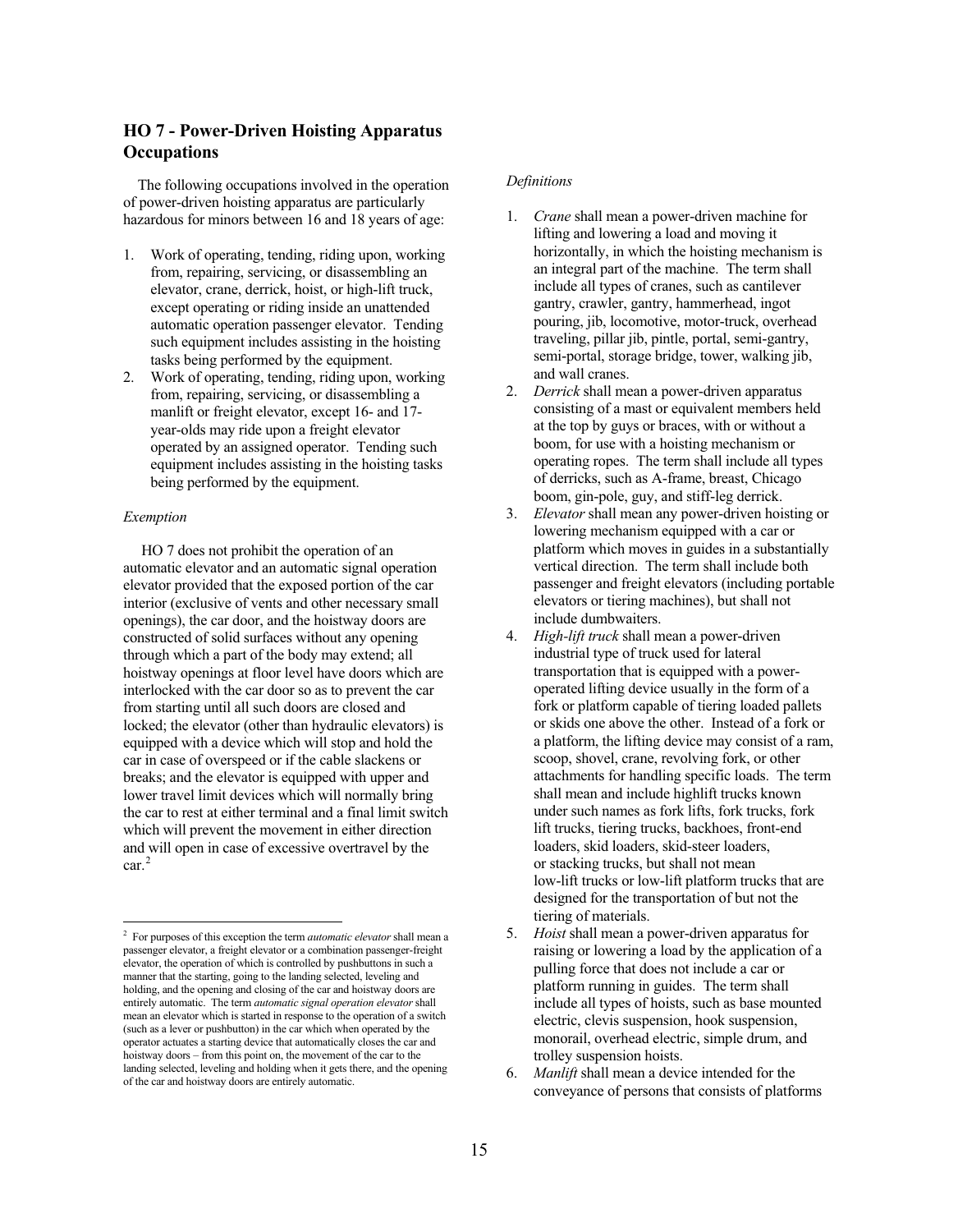or brackets mounted on, or attached to, an endless belt, cable, chain or similar method of suspension; with such belt, cable or chain operating in a substantially vertical direction and being supported by and driven through pulleys, sheaves or sprockets at the top and bottom. The term shall also include truck- or equipment-mounted aerial platforms commonly referred to as scissor lifts, boom-type mobile elevating work platforms, work assist vehicles, cherry pickers, basket hoists, and bucket trucks

### **HO 8 - Power-Driven Metal Forming, Punching, and Shearing Machine Occupations**

The following occupations are prohibited:

- 1. The occupations of operator of or helper on the following power-driven metal forming, punching, and shearing machines:
	- a. All rolling machines, such as beading, straightening, corrugating, flanging, or bending rolls; and hot or cold rolling mills.
	- b. All pressing or punching machines, such as punch presses except those provided with full automatic feed and ejection and with a fixed barrier guard to prevent the hands or fingers of the operator from entering the areas between the dies; power presses; and plate punches.
	- c. All bending machines, such as apron brakes and press brakes.
	- d. All hammering machines, such as drop hammers and power hammers.
	- All shearing machines, such as guillotine or  $e_{-}$ squaring shears; alligator shears; and rotary shears.
- 2. The occupations of setting-up, adjusting, repairing, oiling, or cleaning these machines including those with automatic feed and ejection.

#### Exemption

The exemption for student-learners and apprentices applies to HO 8.

#### Definitions

1. The term *operator* shall mean a person who operates a machine covered by this HO by performing such functions as starting or stopping the machine, placing materials into or removing them from the machine, or any other functions directly involved in the operation of the machine.

- The term *helper* shall mean a person who assists  $2.$ in the operation of a machine covered by the HO by helping place materials into or removing them from the machine.
- The term forming, punching, and shearing shall  $3.$ mean power-driven metalworking machines, other than machine tools, which change the shape of or cut metal by means of tools, such as dies, rolls, or knives which are mounted on rams, plungers, or other moving parts. Types of forming, punching and shearing machines enumerated in this section are the machines to which the designation is by custom applied. Not included in this term are metalworking machines known as *machine tools*.
- The term *machine tools* shall mean power-driven 4. complete metalworking machines having one or more tool- or work-holding devices and used for progressively removing metal in the form of "chips." Since the HO does not apply to machine tools, the 18-year minimum age does not apply. The following is a list of common machine tools:

#### **Milling Function Machines**

**Horizontal Milling Machines Vertical Milling Machines Universal Milling Machines** Planer-type Milling Machines Gear Hobbing Machines Pro filers **R** outers

**Turning Function Machines** Engi ne Lathes Turret Lathes Ho llow Spindle Lathes Au tomatic Lathes **Automatic Screw Machines** 

#### **Planing Function Machines**

Planers **Shapers** Slotters **Broaches** Kevcas ters **Hack Saws** 

#### **Grinding Function Machines** Grinders

**Abrasive Wheels Abrasive Belts Abrasive Disks Abrasive Points** Polishing Wheels **Buffing Wheels Stroppers Lapping Machines**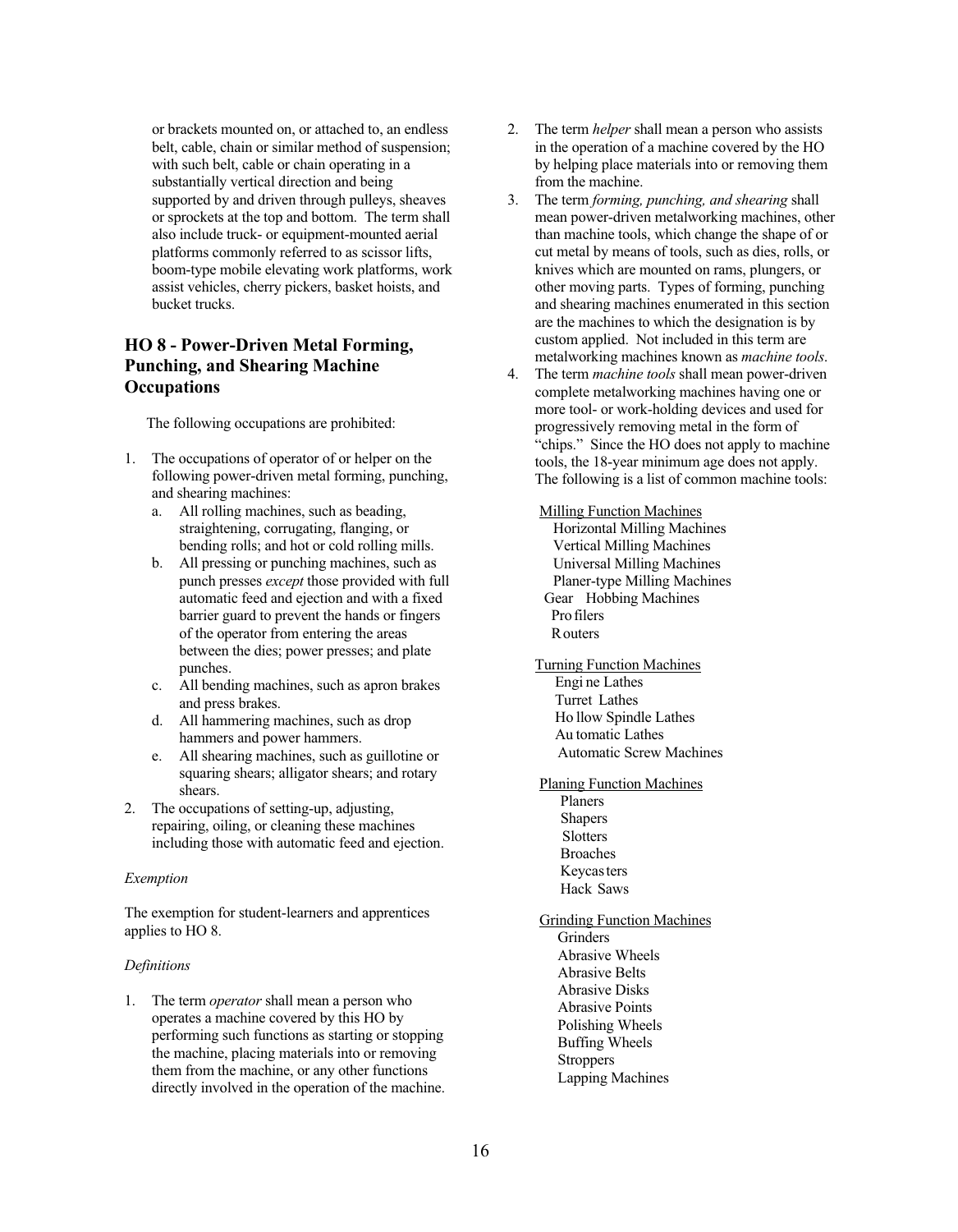Boring Function Machines Vertical Boring Mills Horizontal Boring Mills Jig Borers Pedestal Drills Radial Drills Gang Drills Upright Drills Drill Presses Centering Machines Reamers Honers

### **HO 9 - Occupations in Connection with Mining, Other than Coal**

All occupations in connection with mining, other than coal (see HO 3), are prohibited *except* the following:

- 1. Work in offices, in the warehouse or supply house, in the change house, in the laboratory, and in repair or maintenance shops not located underground.
- 2. Work in the operation and maintenance of living quarters.
- 3. Work outside the mine in surveying, in the repair and maintenance of roads, and in general cleanup about the mine property such as clearing brush and digging drainage ditches.
- 4. Work of track crews in the building and maintaining of sections of railroad track located in those areas of opencut metal mines where mining and haulage activities are not being conducted at the time and place that such building and maintenance work is being done.
- 5. Work in or about surface placer mining operations other than placer dredging operations and hydraulic placer mining operations.
- 6. The following work in metal mills other than in mercury-recovery mills or mills using the cyanide process:
	- a. Work involving the operation of jigs, sludge tables, flotation cells, or drier-filters.
	- b. Work of handsorting at picking table or picking belt.
	- c. General cleanup work.

*Provided, however, that nothing in this section shall be* construed as permitting employment of minors in any occupation prohibited by any other HO issued by the Secretary of Labor.

#### *Definitions*

The term all occupations in connection with mining, *other than coal* shall mean all work performed:

- underground in mines and quarries;
- on the surface at underground mines and underground quarries:
- in or about opencut mines, open quarries, clay pits, and sand and gravel operations;
- at or about placer mining operations:
- at or about dredging operations for clay, sand, or gravel; at or about borehole mining operations:
- in or about all metal mills, washer plants, or grinding mills reducing the bulk of the extracted minerals: and
- at or about any other crushing, grinding, screening, sizing, washing, or cleaning operations performed upon the extracted minerals *except* where such operations are performed as part of a manufacturing process.

The term shall not include work performed in subsequent manufacturing or processing operations. such as work performed in smelters, electrometallurgical plants, refineries, reduction plants, cement mills, plants where quarried stone is cut, sanded, and further processed, or plants manufacturing clay, glass, or ceramic products. Neither shall the term include work performed in connection with coal mining, in petroleum production, in natural-gas production, nor in dredging operations which are not a part of mining operations, such as dredging for construction or navigation purposes.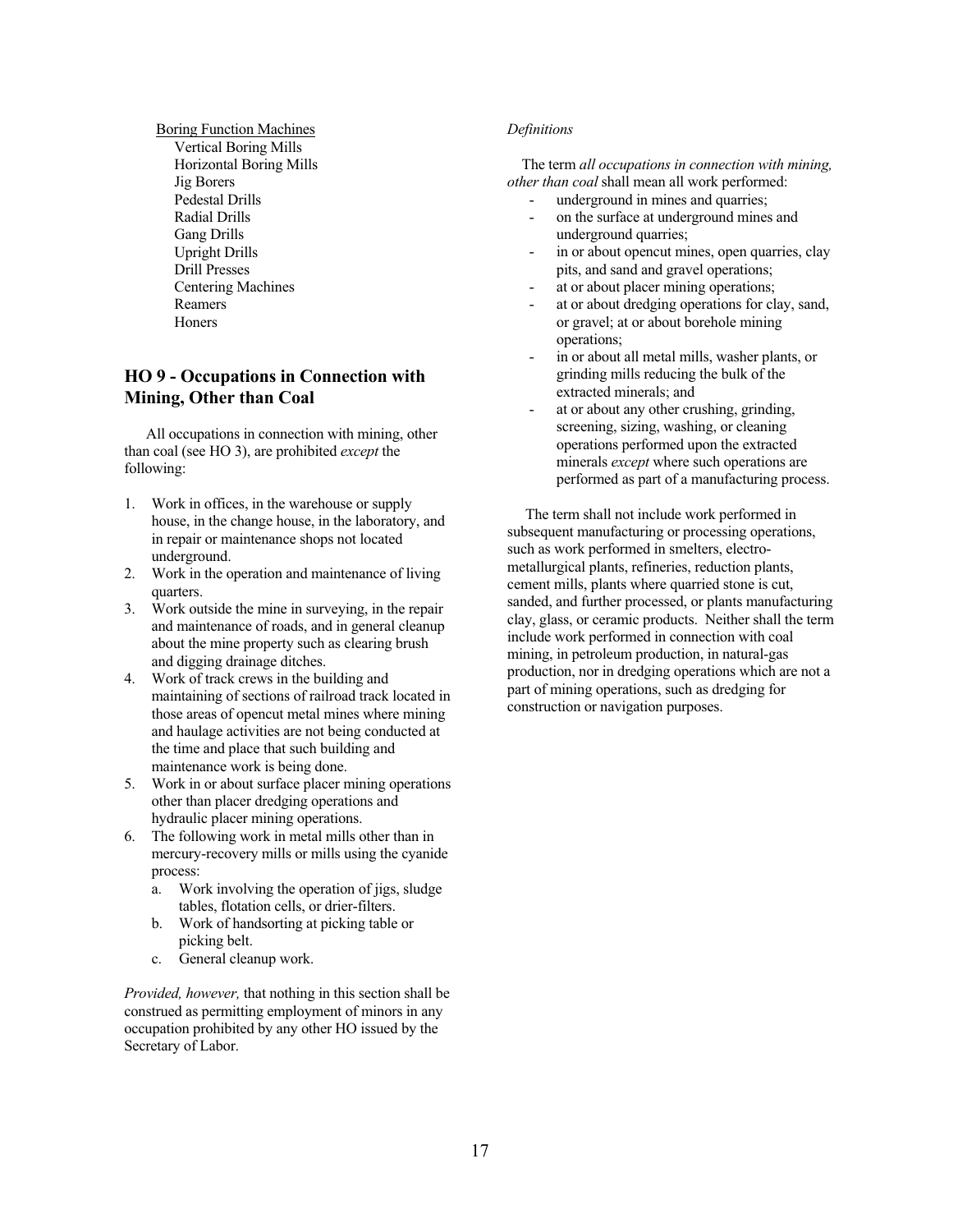### **HO 10 - Occupations in the Operation of Power-Driven Meat-Processing Machines** and Occupations Involving Slaughtering, **Meat and Poultry Packing, Processing, or Rendering**

The following occupations in retail establishments, wholesale establishments, service establishments, slaughtering and meatpacking establishments, or rendering plants are prohibited:

- 1. All occupations involved in the operation or feeding of the following power-driven machines, including setting-up, adjusting, repairing, oiling, or cleaning such machines, regardless of the product being processed by these machines (including, for example, the slicing in a retail delicatessen of meat, poultry, seafood, bread, vegetables, or cheese, etc.): meat slicers, meat patty forming machines, meat and bone cutting saws, knives (*except* bacon-slicing machines<sup>3</sup>).
- 2. All occupations involved in the operation or feeding of the following power-driven machines, including setting-up, adjusting, repairing, or oiling such machines or the cleaning of such machines or the individual parts or attachments of such machines, regardless of the product being processed by these machines: headsplitters, and guillotine cutters; snoutpullers and jawpullers; skinning machines; horizontal rotary washing machines; casing-cleaning machines such as crushing, stripping, and finishing machines; grinding, mixing, chopping, and hashing machines; and presses (except belly-rolling machines). *Except*, the provisions of this subsection shall not apply to the operation of those lightweight, small capacity, portable, countertop mixers discussed in HO 11 when used as a mixer to process materials other than meat or poultry.
- 3. All boning operations.
- 4. All operations on the killing floor, in curing cellars, and in hide cellars, except the work of messengers, runners, handtruckers, and similar occupations which require entering such workrooms or workplaces infrequently and for short periods of time.
- 5. All occupations involved in the recovery of lard and oils, *except* packaging and shipping of such products and the operations of lard-roll machines.
- All occupations involved in tankage or rendering 6. of dead animals, animal offal, animal fats, scrap meats, blood, and bones into stockfeeds, tallow. inedible greases, fertilizer ingredients, and similar products.
- 7. All occupations involving the handlifting or handcarrying of any carcass or half carcass of beef, pork, horse, deer, or buffalo, or any quarter carcass of beef, horse, or buffalo.
- All occupations involving hand-lifting or hand-8. carrying any carcass or half-carcass of beef, pork, or horse, or any quarter-carcass of beef or horse.

#### Exemptions

The exemption for student-learners and apprentices applies to HO 10.

HO 10 shall not apply to the killing and processing of rabbits or small game in areas physically separated from the killing floor.

- The term *boning occupations* means the removal  $1_{-}$ of bones from meat cuts. It does not include work that involves cutting, scraping, or trimming meat from cuts containing bones.
- The term curing cellar includes a workroom or 2. workplace which is primarily devoted to the preservation and flavoring of meat, including poultry, by curing materials. It does not include a workroom or workplace solely where meats are smoked.
- The term hide cellar includes a workroom or 3. workplace where hides are graded, trimmed, salted, and otherwise cured.
- 4. The term killing floor includes a workroom, workplace where such animals as cattle, calves, hogs, poultry, sheep, lambs, goats, buffalo, deer, or horses are immobilized, shackled, or killed, and the carcasses are dressed prior to chilling.
- The term retail/wholesale or service 5. establishments include establishments where meat or meat products, including poultry, are processed or handled, such as butcher shops, grocery stores, restaurants and quick service food establishments, hotels, delicatessens, and meat locker (freezerlocker) companies, and establishments where any food product is prepared or processed for serving to customers using machines prohibited by paragraph (a) of this HO.

 $3$  The term *bacon slicing machine* as used in this HO refers to those machines which are designed solely for the purpose of slicing bacon and are equipped with enclosure or barrier guards that prevent the operator from coming in contact with the blade or blades, and with devices for automatic feeding, slicing, shingling, stacking, and conveying the sliced bacon away from the point of operation.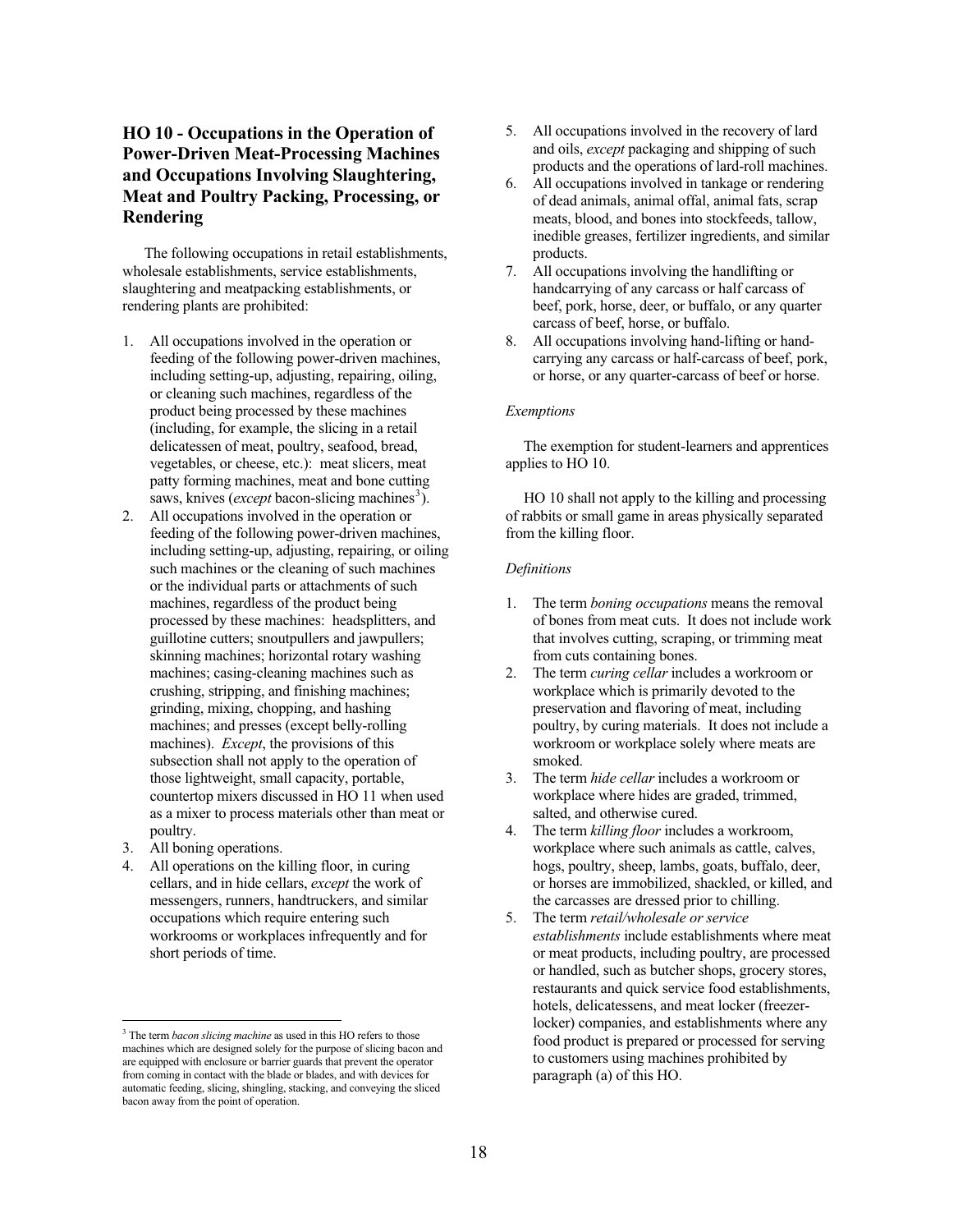- 6. The term *rendering plants* means establishments engaged in the conversion of dead animals, animal offal, animal fats, scrap meats, blood, and bones into stock feeds, tallow, inedible greases, fertilizer ingredients, and similar products.
- 7. The term *slaughtering and meat packing establishments* means places in or about which such animals as cattle, calves, hogs, poultry, sheep, lambs, goats, buffalo, deer, or horses are killed, butchered, or processed. The term also includes establishments which manufacture or process meat or poultry products, including sausage or sausage casings from such animals.

### **HO 11 - Power-Driven Bakery Machine Occupations**

The following occupations involved in the operation of power-driven bakery machines, no matter where performed, are prohibited:

- 1. The occupations of operating, assisting to operate, or setting-up, adjusting, repairing, oiling, or cleaning any horizontal or vertical doughmixer; battermixer<sup>4</sup>; bread dividing, rounding, or molding machine; doughbrake; doughsheeter; combination breadslicing and wrapping machine; or cake-cutting bandsaw.
- 2. The occupation of setting-up or adjusting a cookie or cracker machine.

#### *Exemptions*

1. This HO shall not apply to the operation, including the setting up, adjusting, repairing, oiling and cleaning, of lightweight, small capacity, portable counter-top power-driven food mixers that are, or are comparable to, models intended for household use. For purposes of this exemption, a lightweight, small capacity mixer is one that is not hardwired into the establishment's power source, is equipped with a motor that operates at no more than  $\frac{1}{2}$  horsepower, and is equipped with a bowl with a capacity of no more than five quarts. *Except*, this exception shall not apply when the mixer is used, with or without attachments, to

process meat or poultry products as prohibited by HO 10.

2. This HO shall not apply to the operation of pizzadough rollers, a type of dough sheeter, that: have been constructed with safeguards contained in the basic design so as to prevent fingers, hands, or clothing from being caught in the in-running point of the rollers; have gears that are completely enclosed; and have microswitches that disengage the machinery if the backs or sides of the rollers are removed. This exception applies only when all the safeguards detailed in this paragraph are present on the machine, are operational, and have not been overridden. This exception does not apply to the setting up, adjusting, repairing, oiling or cleaning of such pizza-dough rollers.

 $HO$  11 does not apply to the following list of bakery machines which may be operated by 16- and 17-year-olds minors:

> Ingredient Preparation and Mixing Flour-sifting Machine Operator Flour-blending Machine Operator Sack-cleaning Machine Operator

- Product Forming and Shaping Roll-dividing Machine Operator Roll-making Machine Operator Batter-sealing Machine Operator Depositing Machine Operator Cookie or Cracker Machine Operator Wafer Machine Operator Pretzel-stick Machine Operator
- Pi edough Rolling Machine Operator Piedough Sealing Machine Operator Pie-crimping Machine Operator
- Finishing and Icing Depositing Machine Operator Enrobing Machine Operator Spray Machine Operator Icing Mixing Machine Operator
- Slicing and Wrapping Roll Slicing and Wrapping Machine Operator Cake Wrapping Machine Operator Carton Packing and Sealing Machine Operator
- Panwashing
	- Spray-type Panwashing Machine Operator Tumbler-type Panwashing Machine Operator

<sup>&</sup>lt;sup>4</sup> HO 11 prohibits minors from operating any vertical or horizontal mixer (except lightweight, portable, countertop models discussed in the exemption) when used to mix dough, batter, and items such as vegetables, meat mixtures and other heavier products that require the use of the same strength or design of agitators, whips, or beaters as those used to mix dough or batter. HO 11 does not prohibit minors from using such equipment to mix lighter fare such as meringues and light icings when the agitators or whips used are designed solely for such use.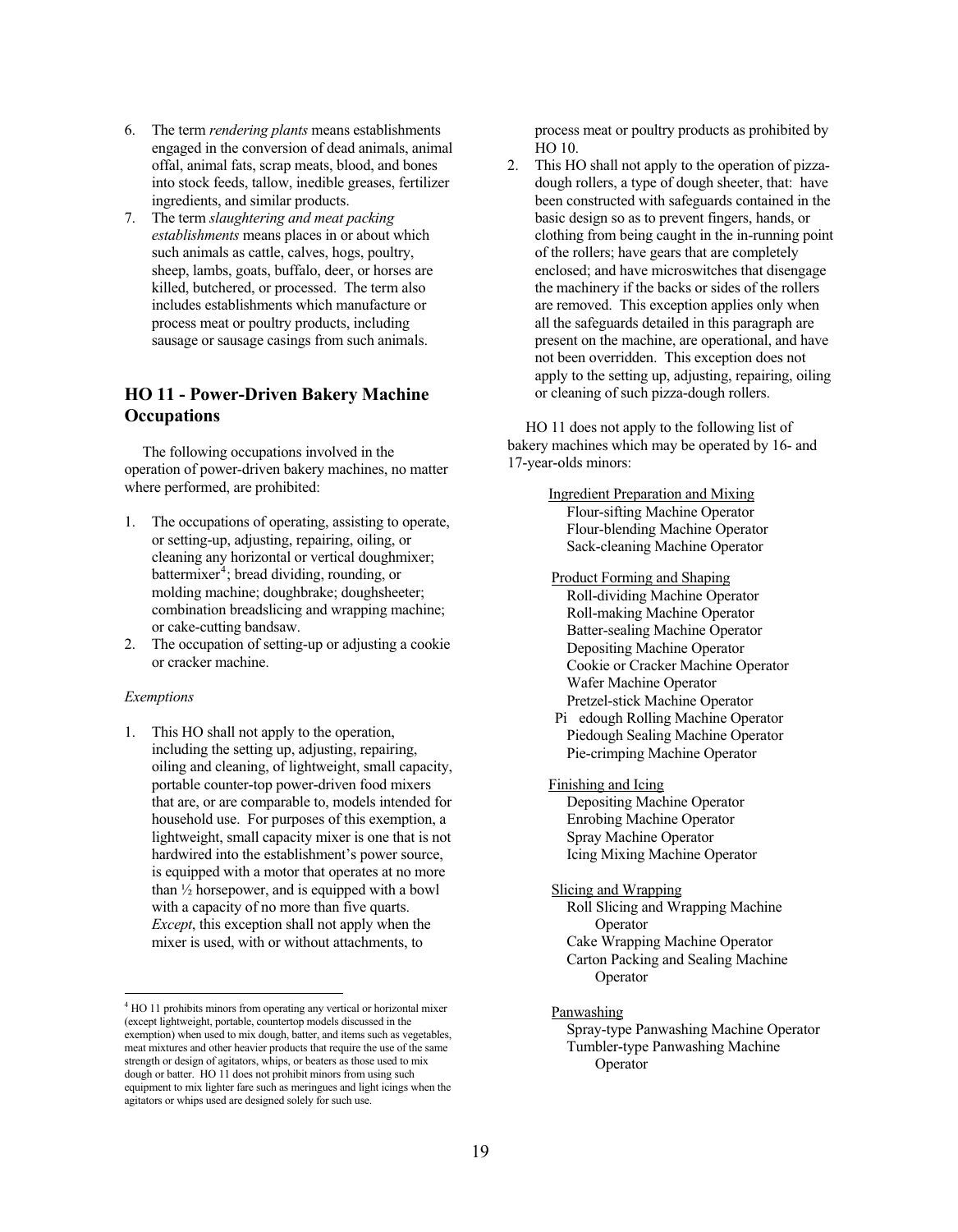### **HO 12 - Occupations involved in the operation of balers, compactors, and paper-products machines**

The following occupations are prohibited in any type of establishment (manufacturing, nonmanufacturing, retail, wholesale, service, etc.):

- 1. The occupations of operating or assisting to operate any of the following power-driven paperproducts machines:
	- a. Arm-type wire stitcher or stapler, circular or band saw, corner cutter or mitering machine, corrugating and single- or double-facing machine, envelope die-cutting press, guillotine papercutter or shear, horizontal bar scorer, laminating or combining machine, sheeting machine, or vertical slotter.
	- b. Scrap paper balers and paper box compactors, including those machines that process other materials in addition to paper.
	- c. Platen diecutting press, platen printing press, or punch press which involves hand feeding of the machine.
- 2. The occupations of operating or assisting to operate any baler that is designed or used to process materials other than paper.
- 3. The occupations of operation or assisting to operate any compactor that is designed or used to process materials other than paper.
- 4. The occupations of setting up, adjusting, repairing, oiling, or cleaning any of the machines listed in paragraphs  $(a)(1)$ ,  $(2)$ , and  $(3)$  of this section.

#### *Exemptions*

- 1. The exemption for student-learners and apprentices applies to HO 12.
- 2. Section  $13(c)(5)$  of the FLSA permits 16- and 17year-old employees to load, but not operate or unload, certain scrap paper balers and paper box compactors if all of the following conditions are met:
	- a. the scrap paper balers and the paper box compactors must meet an applicable American National Standard Institute (ANSI) Standard as discussed in the following chart:<sup>5</sup>

| In order for employers to    | In order for employers to  |
|------------------------------|----------------------------|
| take advantage of the        | take advantage of the      |
| limited exception            | limited exception          |
| discussed in this section,   | discussed in this section, |
| the <i>scrap paper baler</i> | the paper box compactor    |
| must meet one of the         | must meet one of the       |
| following ANSI               | following ANSI             |
| Standards:                   | Standards:                 |
|                              |                            |
| ANSI Standard Z245.5-1990    | ANSI Standard Z245.2-1992  |
| ANSI Standard Z245.5-1997    | ANSI Standard Z245.2-1997  |
| ANSI Standard Z245.5-2004    | ANSI Standard Z245.2-2004  |
| ANSI Standard Z245.5-2008    | ANSI Standard Z245.2-2008  |

- b. the scrap paper balers and paper box compactors cannot be operated while being loaded:
- c. the scrap paper balers and paper box compactors include an on-off switch incorporating a key-lock or other system and the control of the system is maintained in the custody of employees who are 18 years of age or older:
- d. the on-off switch of the scrap paper balers and paper box compactors is maintained in an off position when the equipment is not in operation; and
- e. the employer posts a notice on each scrap paper baler and each paper box compactor that 16- and 17-year-olds will be loading which states (see §:570.63(c)):
	- the equipment meets an appropriate ANSI Standard mentioned above, or a more recent applicable ANSI Standard that the Secretary of Labor has certified as being as protective of minors as those listed above – *Note:* the specific standard must *be listed on the notice in its entirety*
	- Sixteen- and 17-year-old employees may only load the scrap paper baler and paper box compactor; and
	- any employee under the age of  $18 \text{ may not}$ operate or unload the scrap paper baler and paper box compactor.<sup>6</sup>

#### *Definitions*

*Applicable ANSI Standard* means one of the American National Standard Institute Standards listed in the above chart, or a newer standard that the Secretary of Labor has certified as being as

 $<sup>5</sup>$  The FLSA also allows the equipment to meet more recent</sup> ANSI standards that the Secretary of Labor has certified to be at least as protective of the safety of minors as the Standards listed above.

 $<sup>6</sup>$  There is no prescribed format for the notice but it must</sup> contain all the information as stated in subparagraph 2e. Posting a notice will satisfy the requirement that employers also provide notice.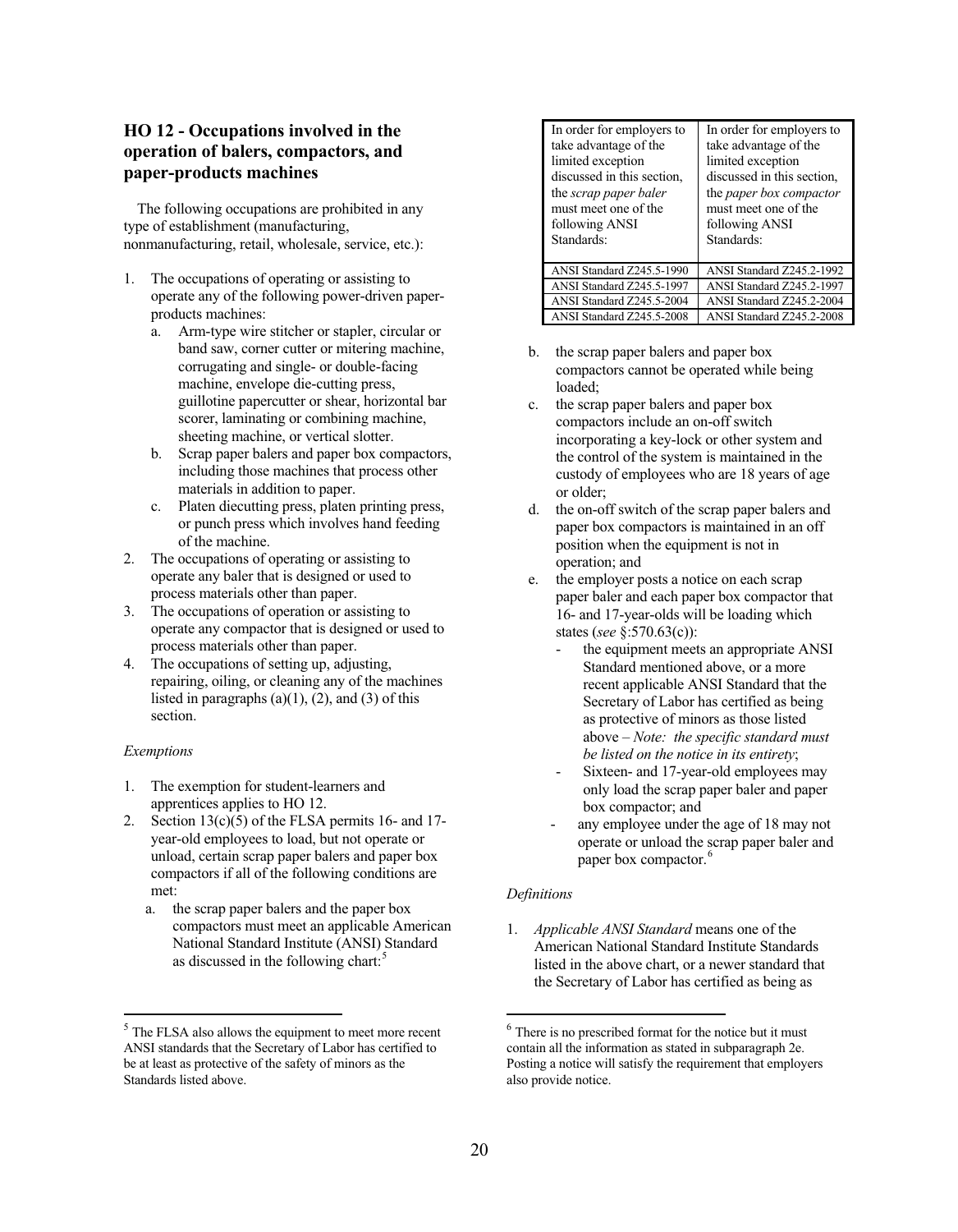protective of minors as those listed in the chart on page 21. The ANSI standards for scrap paper balers and paper box compactors govern the manufacture and modification of the equipment, the operation and maintenance of the equipment, and employee training.

- 2. Baler that is designed or used to process *materials other than paper* means a powered machine designed or used to compress materials other than paper and cardboard boxes, with or without binding, to a density or form that will support handling and transportation as a material unit without requiring a disposable or reusable container.
- 3. Compactor that is designed or used to process materials other than paper means a powered machine that remains stationary during operation, designed or used to compact refuse other than paper or cardboard boxes into a detachable or integral container or into a transfer vehicle.
- 4. Operating or assisting to operate means all work that involves starting or stopping a machine covered by this section, placing materials into or removing materials from a machine, including clearing a machine of jammed materials, paper, or cardboard, or any other work directly involved in operating the machine. The term does not include the stacking of materials by an employee in an area nearby or adjacent to the machine where such employee does not place the materials into the machine.
- 5. Paper box compactor means a powered machine that remains stationary during operation, used to compact refuse, including paper boxes, into a detachable or integral container or into a transfer vehicle.
- 6. Paper products machine means all power-driven machines used in (1) remanufacturing or converting paper or pulp into a finished product, including preparing such materials for recycling; or  $(2)$  preparing such materials for disposal. The term applies to such machines whether they are used in establishments that manufacture converted paper or pulp products, or in any other type of manufacturing or nonmanufacturing establishment. The term also applies to those machines which, in addition to paper products, process other material for disposal.
- 7. Scrap paper baler means a powered machine used to compress paper and possibly other solid waste, with or without binding, to a density or form that will support handling and transportation as a material unit without requiring a disposable or reusable container.

### HO 13 - Occupations Involved in the **Manufacture of Brick, Tile, and Kindred Products**

The following occupations involved in the manufacture of clay construction products and of silica refractory products are prohibited:

- 1. All work in or about establishments in which clay construction products are manufactured, except
	- work in storage and shipping;  $a$
	- work in offices, laboratories, and storerooms;  $b.$ and
	- work in the drying departments of plants  $\mathbf{c}$ . manufacturing sewer pipe.
- $2.$ All work in or about establishments in which silica brick or other silica refractories are manufactured *except* work in offices.
- Nothing in this section shall be construed as  $3.$ permitting employment of minors in any occupations prohibited by any other HO issued by the Secretary of Labor.

- The term *clay construction products* shall mean 1. the following clay products: brick, hollow structural tile, sewer pipe and kindred products, refractories, and other clay products such as architectural terra cotta, glazed structural tile, roofing tile, stove lining, chimney pipes and tops, wall coping, and draintile. The term shall not include the following non-structural-bearing clay products: ceramic floor and wall tile, mosaic tile, glazed and enameled tile, faience, and similar tile, nor shall the term include non-clay construction products such as sand-lime brick, glass brick, or non-clay refractories.
- The term silica brick or other silica refractories  $2.$ shall mean refractory products produced from raw materials containing free silica as their main constituent.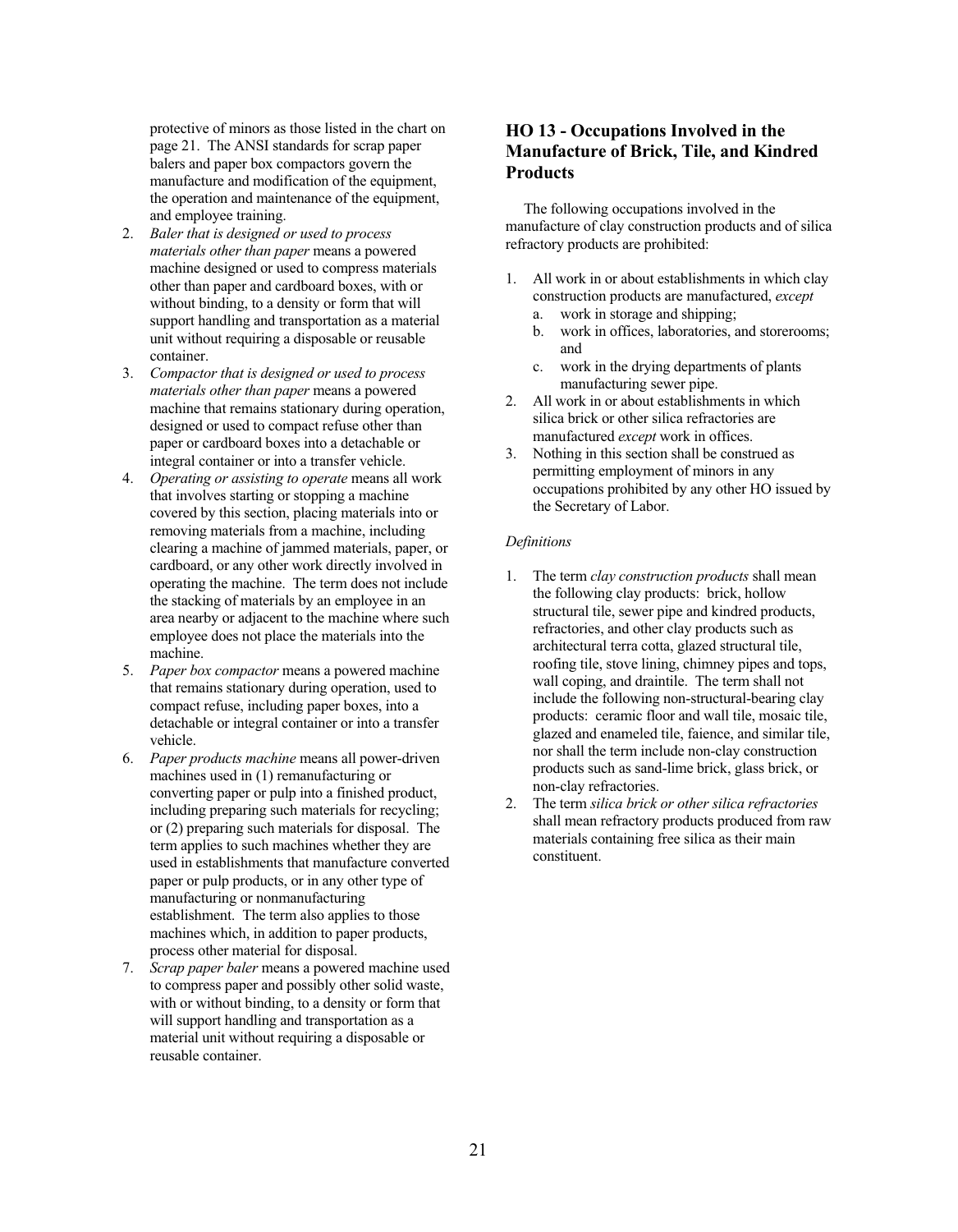### **HO 14 - Occupations Involving the Operation of Circular Saws, Band Saws, Guillotine Shears, Chain Saws, Reciprocating Saws, Wood Chippers, and Abrasive Cutting Discs**

The following occupations are prohibited in any type of establishment (manufacturing, nonmanufacturing, retail, wholesale, service, etc.):

- 1. The occupations of operator of or helper on the following power-driven fixed or portable machines except for machines equipped with full automatic feed and ejection: circular saws, band saws, and guillotine shears.
- 2. The occupations of operator of or helper on the following power-driven fixed or portable machines: chain saws, reciprocating saws, wood chippers, and abrasive cutting discs.
- 3. The occupations of setting-up, adjusting, repairing, oiling, or cleaning circular saws, band saws, guillotine shears, chain saws, reciprocating saws, wood chippers, and abrasive cutting discs.

#### Exemption

The exemption for student-learners and apprentices applies to HO 14.

#### Definitions

- 1. *Abrasive cutting disc* shall mean a machine equipped with a disc embedded with abrasive materials used for cutting materials.
- 2. *Band saw shall mean a machine equipped with an* endless steel band having a continuous series of notches or teeth, running over wheels or pulleys, and used for sawing materials.
- 3. Chain saw shall mean a machine that has teeth linked together to form an endless chain used for cutting materials.
- 4. *Circular saw* shall mean a machine equipped with a thin steel disc having a continuous series of notches or teeth on the periphery, mounted on shafting, and used for sawing materials.
- 5. Guillotine shear shall mean a machine equipped with a moveable blade operated vertically and used to shear materials. The term shall not include other types of shearing machines, using a different form of shearing action, such as alligator shears or circular shears.
- 6. *Helper* shall mean a person who assists in the operation of a machine covered by this section by helping place materials into or remove them from the machine.
- 7. Operator shall mean a person who operates a machine covered by this section by performing such functions as starting or stopping the machine, placing materials into or removing them from the machine, or any other functions directly involved in operation of the machine.
- *Reciprocating saw shall mean a machine* 8. equipped with a moving blade that alternately changes direction on a linear cutting axis used for sawing materials.
- 9. *Wood chipper* shall mean a machine equipped with a feed mechanism, knives mounted on a rotating chipper disc or drum, and a power plant used to reduce to chips or shred such materials as tree branches, trunk segments, landscape waste, and other materials.

### **HO 15 - Occupations Involved in Wrecking, Demolition, and Shipbreaking Operations**

All occupations in wrecking, demolition, and shipbreaking operations are prohibited.

#### Definitions

The term wrecking, demolition, and shipbreaking *operations* shall mean all work, including cleanup and salvage work, performed at the site of the total or partial razing, demolishing, or dismantling of a building, bridge, steeple, tower, chimney, or other structure, ship or other vessel.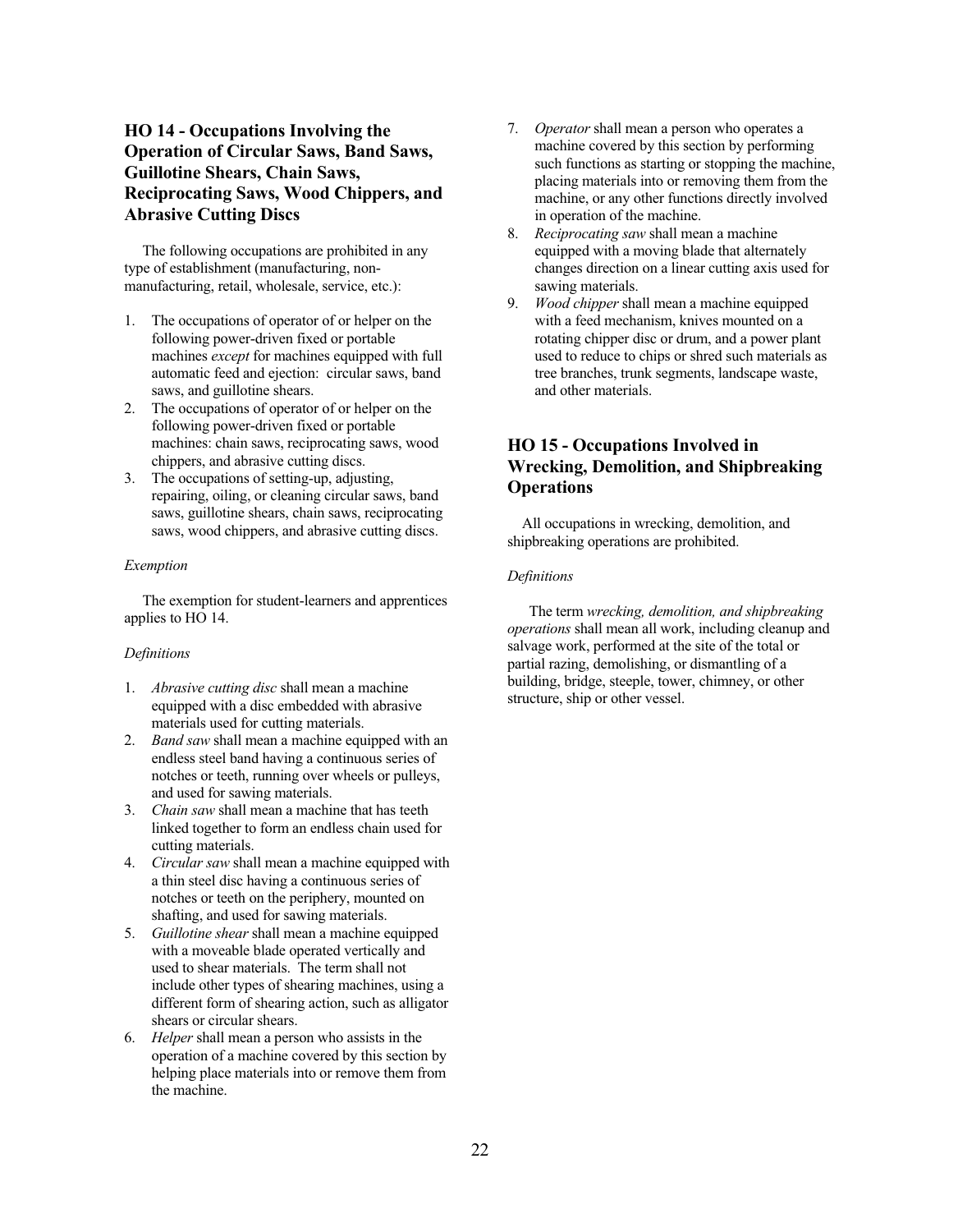### **HO 16 - Occupations in Roofing Operations and All Work On or About a Roof**

All occupations in roofing operations and all work on or about a roof are prohibited.

#### *Exemption*

The exemption for student-learners and apprentices applies to HO 16.

#### *Definitions*

- 1. The term *roofing operations* means all work performed in connection with the installation of roofs, including related metal work such as flashing, and applying weatherproofing materials and substances (such as waterproof membranes, tar, slag or pitch, asphalt prepared paper, tile, composite roofing materials, slate, metal, translucent materials, and shingles of asbestos, asphalt, wood or other materials) to roofs of buildings or other structures. The term also includes all jobs on the ground related to roofing operations such as roofing laborer, roofing helper, materials handler and tending a tar heater.
- 2. The term on or about a roof includes all work performed upon or in close proximity to a roof, including carpentry and metal work, alterations, additions, maintenance and repair, including painting and coating of existing roofs; the construction of the sheathing or base of roofs (wood or metal), including roof trusses or joists; gutter and downspout work; the installation and servicing of television and communication equipment such as cable and satellite dishes; the installation and servicing of heating, ventilation and air conditioning equipment or similar appliances attached to roofs; and any similar work that is required to be performed on or about roofs.

### **HO 17 - Occupations in Excavation Operations**

The following occupations in excavation operations are prohibited:

- 1. Excavating, working in, or backfilling (refilling) trenches, except
	- manually excavating or manually backfilling trenches that do not exceed four feet in depth at any point, or
	- working in trenches that do not exceed four feet in depth at any point.
- 2. Excavating for buildings or other structures or working in such excavations, except
	- manually excavating to a depth not exceeding four feet below any ground surface adjoining the excavation, or
	- working in an excavation not exceeding such depth, or
	- working in an excavation where the side walls are shored or sloped to the angle of repose.
- 3. Working within tunnels prior to the completion of all driving and shoring operations.
- 4. Working within shafts prior to the completion of all sinking and shoring operations.

#### *Exemption*

The exemption for student-learners and apprentices applies to HO 17.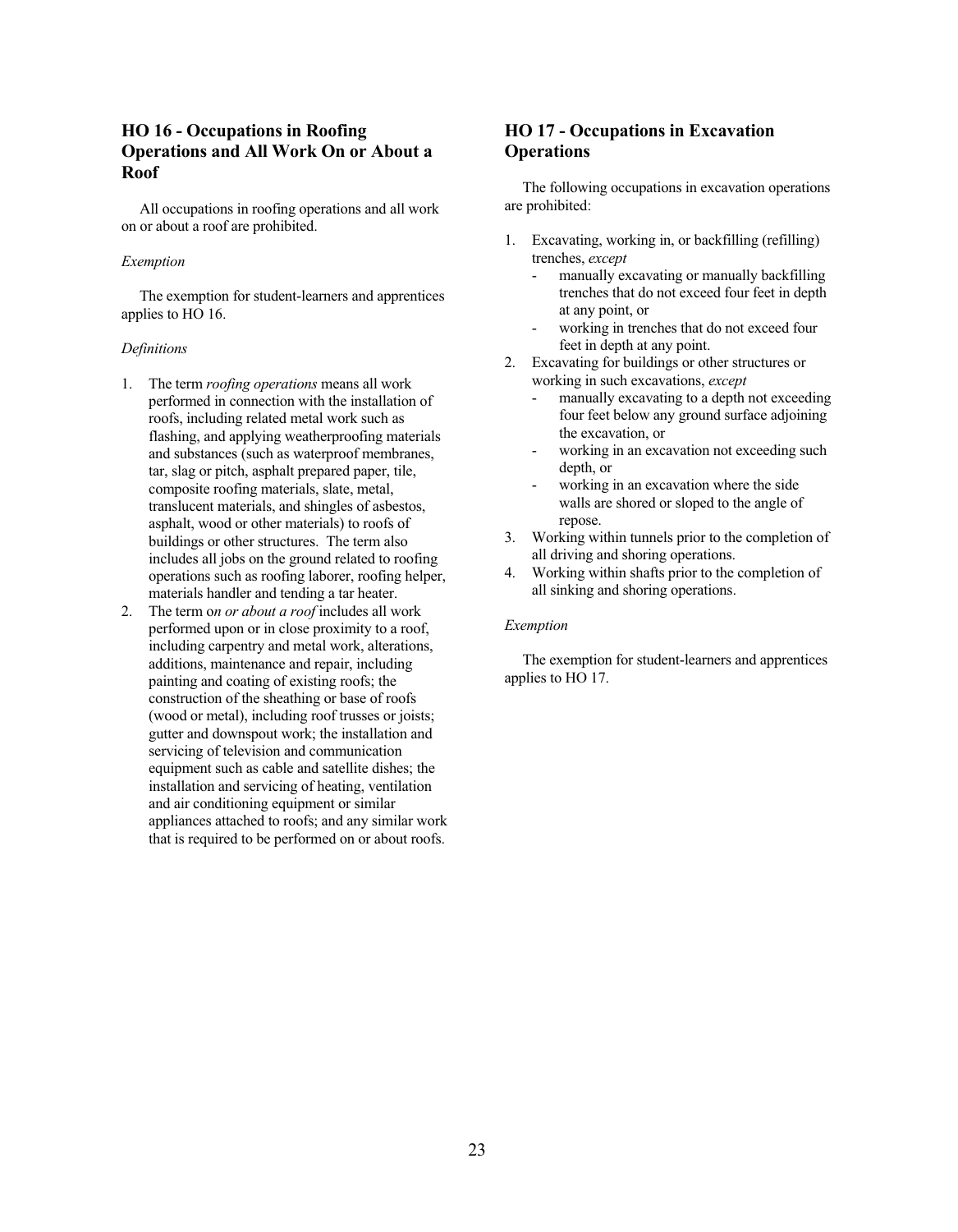### **Special Provisions Permitting the Employment of Certain Minors in Places of Business that Use Machinery to Process Wood Products**

Section  $13(c)(7)$  of the FLSA permits the employment of certain minors between the ages of 14 and 18, inside and outside of places of businesses where machinery is used to process wood products. This exemption applies only to a minor who is:

- 1. exempt from compulsory school attendance beyond the eighth grade either by statute or judicial order, and,
- 2. is supervised in the work place by an adult relative or adult member of the same religious sect or division as the minor.

Although a minor meeting these requirements maybe employed inside and outside of places of businesses that use machinery to process wood products—activities normally prohibited by Child Labor Regulation No. 3 and HO 4—the minor is still prohibited from operating, or assisting to operate, any power-driven woodworking machines. This prohibition includes the starting and stopping of the machines and the feeding of materials into the machines as well as the off-bearing of materials from the machines.

Such minors are also prohibited from cleaning, oiling, setting-up, adjusting and maintaining the machines. Minors 14 and 15 years of age must be employed in compliance with the remaining occupations and hours standards of CL Regulation No. 3. In addition, such minors must be protected from wood particles or other flying debris within the workplace by a barrier appropriate to the potential hazard of such wood particles or flying debris or by maintaining a sufficient distance from machinery in operation. The minors are also required to use personal protective equipment to prevent exposure to excessive levels of noise and sawdust.

### **Exemptions from Certain HOs for Apprentices and Student-Learners**

Hazardous Occupations Orders Nos. 5, 8, 10, 12, 14, 16, and 17 contain exemptions for 16- and 17-yearold apprentices and student-learners provided they are employed under the following conditions:

#### Apprentices:

- 1. the apprentice is employed in a craft recognized as an apprenticeable trade:
- 2. the work of the apprentice in the occupations declared particularly hazardous is incidental to his or her training:
- 3. such work is intermittent and for short periods of time and is under the direct and close supervision of a journeyman as a necessary part of such apprentice training; and
- 4. the apprentice is registered by the Bureau of Apprenticeship and Training of the U.S. Department of Labor as employed in accordance with the standards established by that Bureau, or is registered by a state agency as employed in accordance with the standards of the state apprenticeship agency recognized by the Bureau of Apprenticeship and Training, or is employed under a written apprenticeship agreement and conditions which are found by the Secretary of Labor to conform substantially with such federal or state standards.

#### Student-Learners:

- 1. the student-learner is enrolled in a course of study and training in a cooperative vocational training program under a recognized state or local educational authority or in a course of study in a substantially similar program conducted by a private school; and
- 2. such student-learner is employed under a written agreement which provides:
	- a. that the work of the student-learner in the occupations declared particularly hazardous shall be incidental to the training,
	- b. that such work shall be intermittent and for short periods of time, and under the direct and close supervision of a qualified and experienced person,
	- c. that safety instruction shall be given by the school and correlated by the employer with on-the-job training, and
	- d. that a schedule of organized and progressive work processes to be performed on the job shall have been prepared.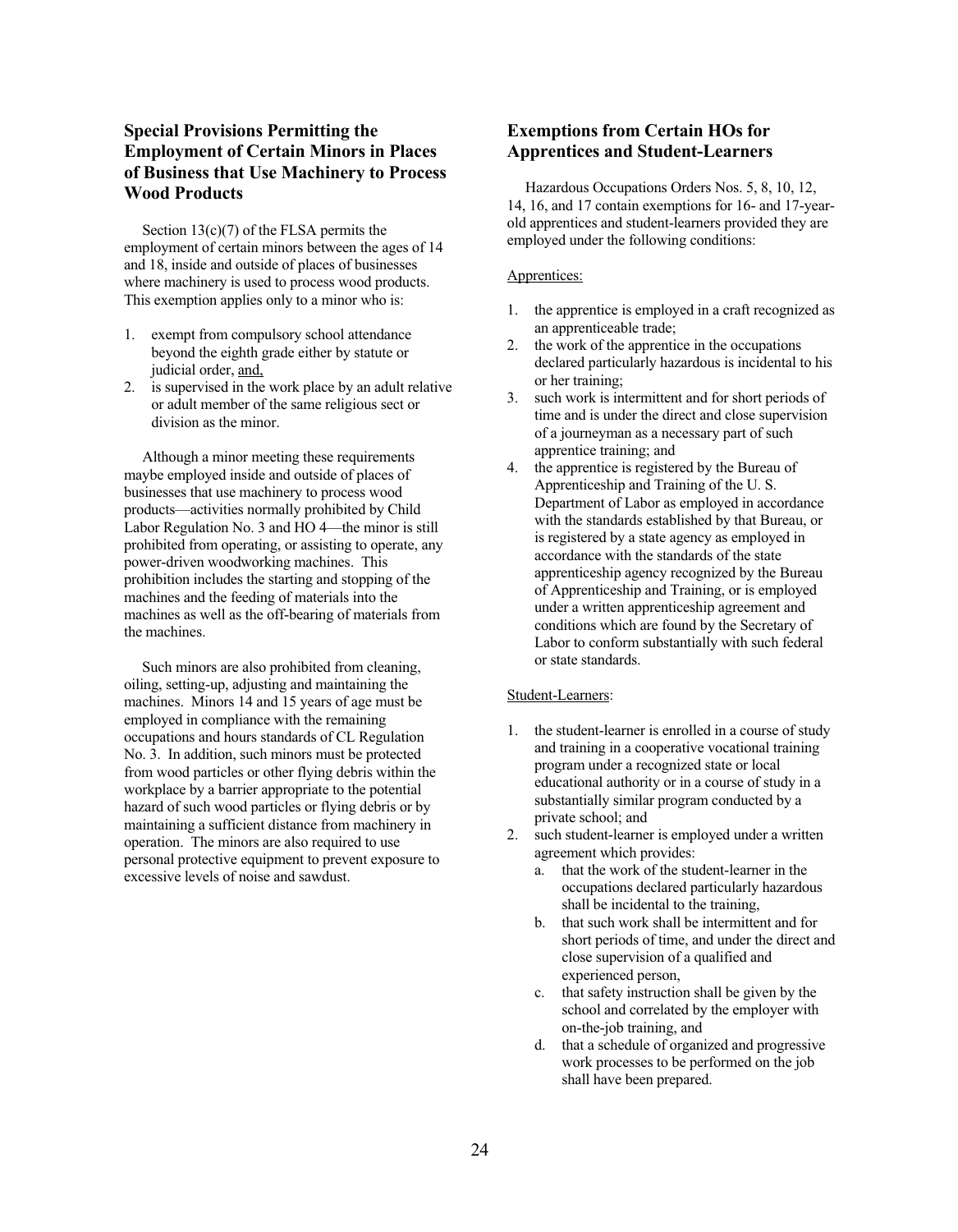Each such written agreement shall contain the name of the student-learner, and shall be signed by the employer and the school coordinator or principal. Copies of each agreement shall be kept on file by both the school and the employer. This exemption for the employment of student-learners may be revoked in any individual situation where it is found that reasonable precautions have not been observed for the safety of minors employed thereunder.

A high school graduate may be employed in an occupation in which training has been completed as provided in this paragraph as a student-learner, even though the youth is not yet 18 years of age.

Although the regulations do not provide definitions of the terms intermittent and short periods of time, the Wage and Hour Division interprets those terms to mean that an apprentice or student-learner may not be the principal operator of prohibited machinery. He or she must work under the close supervision of a fully qualified and experienced adult, such as a journeyman. Further, the duties assigned the minor may not be such that he or she is constantly operating the prohibited machinery during the work shift, but only doing so as part of the training experience. This would preclude an apprentice or student-learner from being a production worker, responsible for spending a significant portion of the workday operating prohibited machinery or performing prohibited tasks. The Wage and Hour Division considers the continuous performance of otherwise prohibited work that exceeds one hour a day to be more than intermittent and more than for *short periods of time*. The Wage and Hour Division also considers the performance of otherwise prohibited work which totals more than 20% of the student-learner's work shift to be more than for *short* periods of time.

The regulations do not define the term direct and close supervision. The Wage and Hour Division's interpretation of *direct and close supervision* as it applies to apprentices and student-learners is based on guidance received from the Bureau of Apprenticeship and Training (BAT) which is part of the U.S. Department of Labor's Employment and Training Administration. BAT establishes ratios governing the number of journeymen and apprentices that may be employed on the job site in order to ensure worker safety and that the apprentices receive both proper training and supervision. BAT has advised the Wage and Hour Division that the most widely used ratio is one apprentice for the first journeyman on-site, and one apprentice for every three additional journeymen thereafter. The Wage and Hour Division considers the requirement of *direct and close supervision* to be met

when there is one journeyman or experienced adult working with the first apprentice/student-learner onsite, and at least three journeymen or experienced adults working alongside each additional apprentice/student-learner. Of course, the requirement for *direct and close supervision* applies only during the periods when the apprentice/student-learner is actually performing work that would otherwise be prohibited by the HO.

### **Age Certificates**

Employers may protect themselves from unintentional violation of the child labor provisions by keeping on file an employment or age certificate for each minor employed to show that the minor is the minimum age for the job. Although the Wage and Hour Division no longer issues age certificates, certificates issued under most state laws are acceptable for purposes of the FLSA.

### **Enforcement of the Federal Child Labor Provisions**

The Wage and Hour Division, which is part of the Department of Labor, administers and enforces the child labor, minimum wage, overtime and recordkeeping provisions of the Fair Labor Standards Act. The Wage and Hour Division also has enforcement responsibility for programs covering such things as prevailing wages for government contracts, the payment of special minimum wages, farm labor, family and medical leave, immigration and polygraph testing. Wage and Hour Division Investigators, who are stationed across the United States, are authorized to conduct investigations and gather data on wages, hours of work, and compliance with all the provisions of the FLSA, including the child labor provisions.